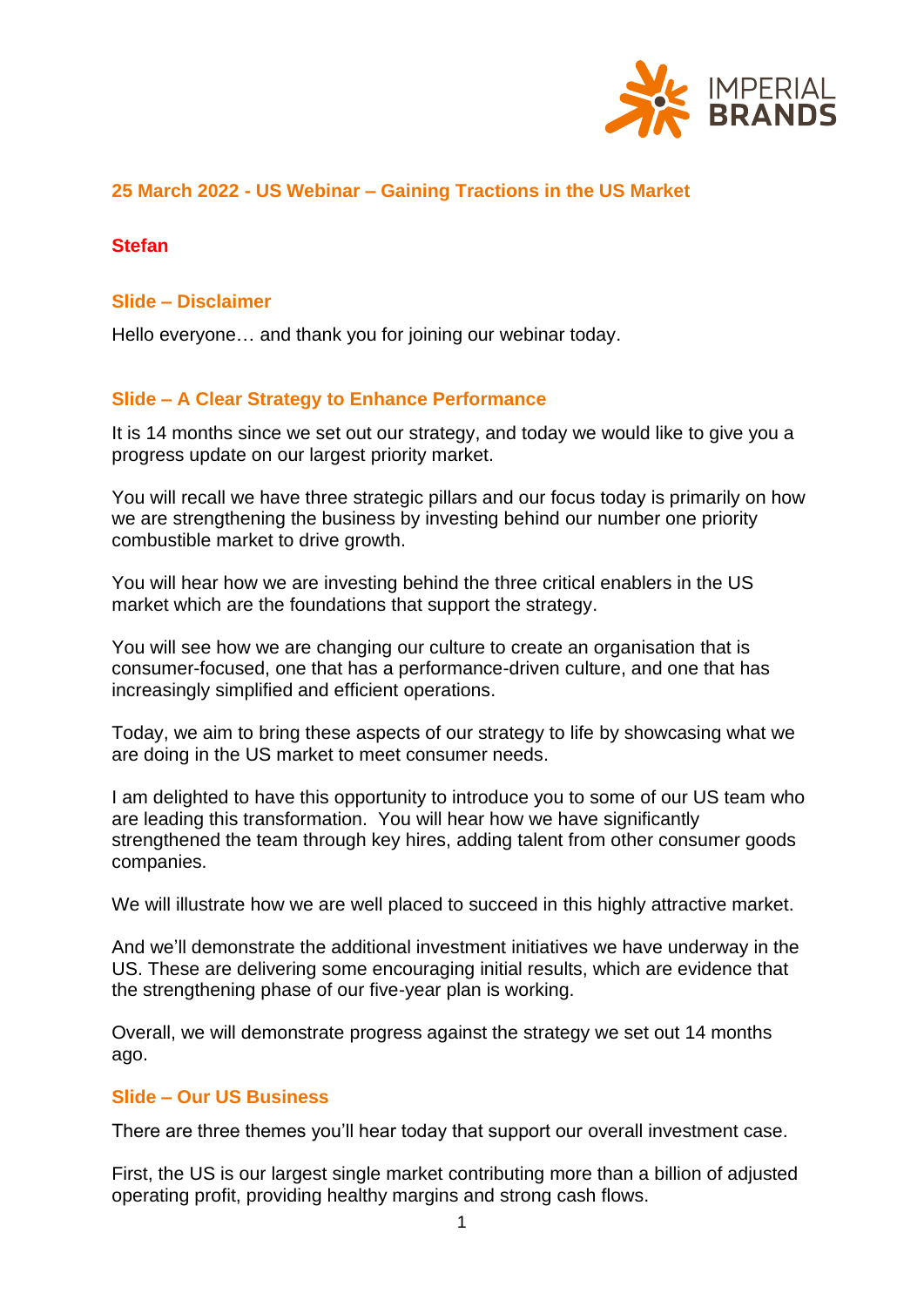It is also an attractive market due its affordability, our ability to communicate with consumers and transparent regulation.

Second, our US business has been built piecemeal over 15 years through three separate acquisitions. Now, for the first time, it is being operated as a coherent portfolio of brands, well positioned for all economic weathers and with attractive opportunities for growth.

Finally… in the US, putting the consumer first is about affordable, tried-and-tested and low-risk improvements in insights, marketing and sales which will take us to FMCG best practice – executed by a strengthened team with a clear plan.

It is a great example of how under the new strategy we are embracing our smaller size to differentiate our approach and to leverage our strengths, to deliver consistent growth.

Let me now introduce you to Kim Reed who will lead you through the rest of today's presentation. After that there will of course be plenty of time to take your questions.

Kim has a wealth of experience from a 30-year career in consumer goods in a variety for sales and executive leadership roles at blue chip consumer goods companies such as Kelloggs and the Pepsi Bottling Group.

Kim joined us three years ago as Executive Vice President of Sales and began the transformation of the sales team, which you'll learn more about today.

I am delighted she stepped up to lead our US business almost a year ago at the same time as becoming a member of my Executive Leadership Team.

Kim, over to you.

#### **Kim**

#### **Slide – Agenda**

Hello everyone and thank you Stefan. It's great to have this opportunity to share with you the progress we are making here.

I'll start by giving you an overview of our US business and our strategy.

I will then hand over to Alex Mueller our head of Insights and Intelligence, who can provide some views on the US market and how we are getting closer to consumers through our insights work.

We will then focus the rest of the presentation on how we are stepping up our investment in two key areas…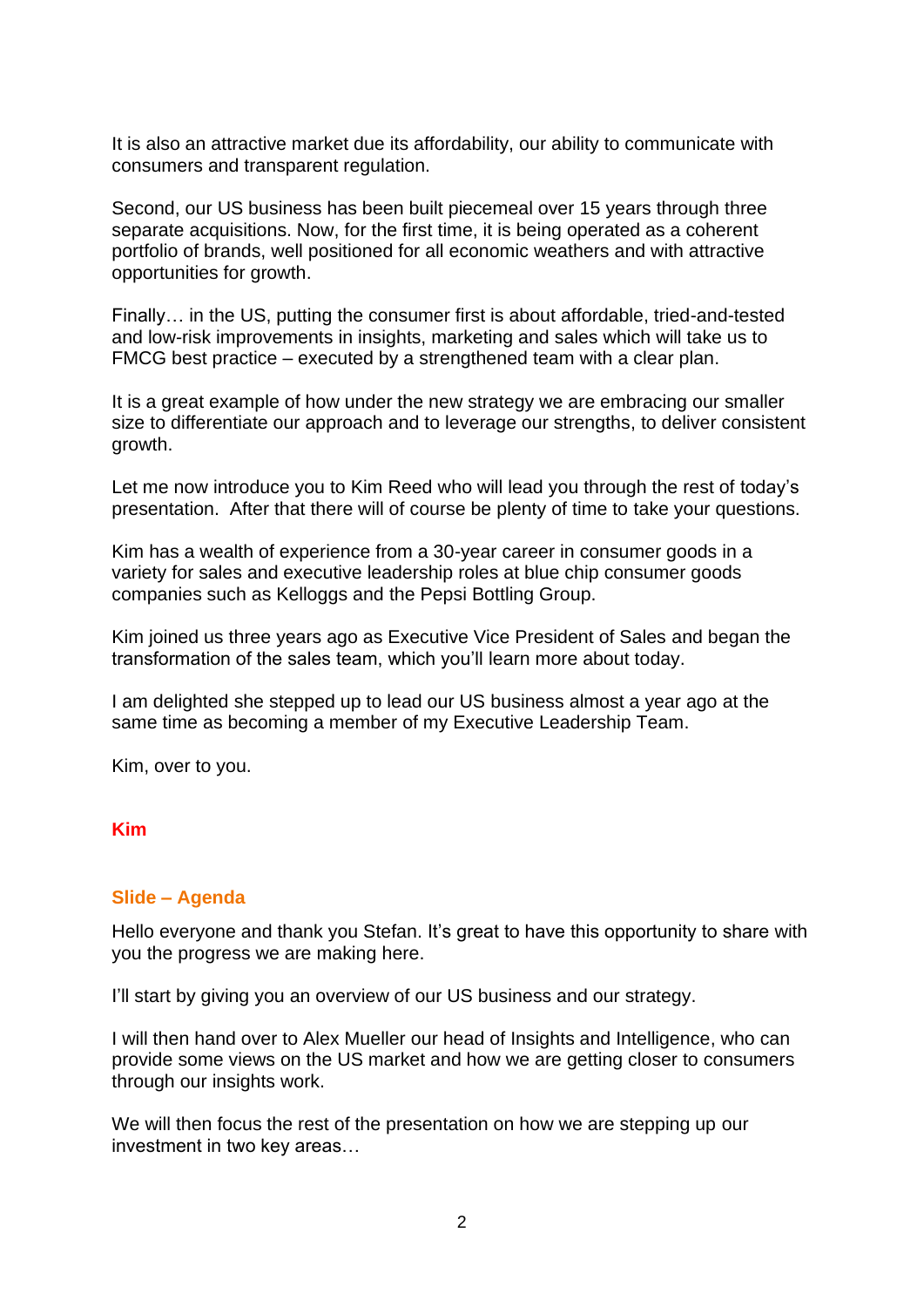Rishi Dhingra, who leads our brand marketing, will talk about how we manage our portfolio and our brand investment initiatives.

Shane Sgambelluri, who succeeded me as Executive VP of Sales, will cover the additional investments we have made into expanding our sales force and enhancing their coverage and capabilities.

I will then conclude the formal presentation before we take your questions.

# **Slide – Gaining Traction in the USA**

I want to highlight a few themes that you will see running through today's presentation.

First, the US is a highly attractive market and we are well-placed to capitalise on consumer trends.

Second, we have begun a multi-year transformation plan that will strengthen our performance by leveraging self-help opportunities across our business.

Third, the good news is we already have momentum in the business – with a track record of delivering good results. This is all about maintaining that edge in a highly competitive market.

Fourth, we have a clear and detailed investment plan that rests on multiple initiatives behind our brands and sales activities. These have been developed in conjunction with the wider Imperial leadership team.

Finally, this plan will drive growth in revenue, profit and cash.

### **Slide – We are Well-Positioned: Our US Assets**

We are starting with a solid foundation of multiple assets on which to build our business.

We are number three in cigarettes with a portfolio of established brands that enjoy strong recognition among adult smokers. We have a diverse portfolio across all price segments that we are able to leverage to meet the needs of our consumers.

Four of these brands – Winston, Kool, Maverick and Salem – were acquired in 2015.

One of our key assets is our portfolio of mass market cigar brands – these came with the Altadis acquisition in 2008. We're ranked number two with strong heritage brands that resonate well with consumers in the fast growing cigar category..

We also have blu – which has great consumer recognition among US consumers, though we recognise in the past we have not managed to connect with consumers as well as we should.

And this is why we are testing a new consumer proposition with blu for the US – which I will come back to in a moment.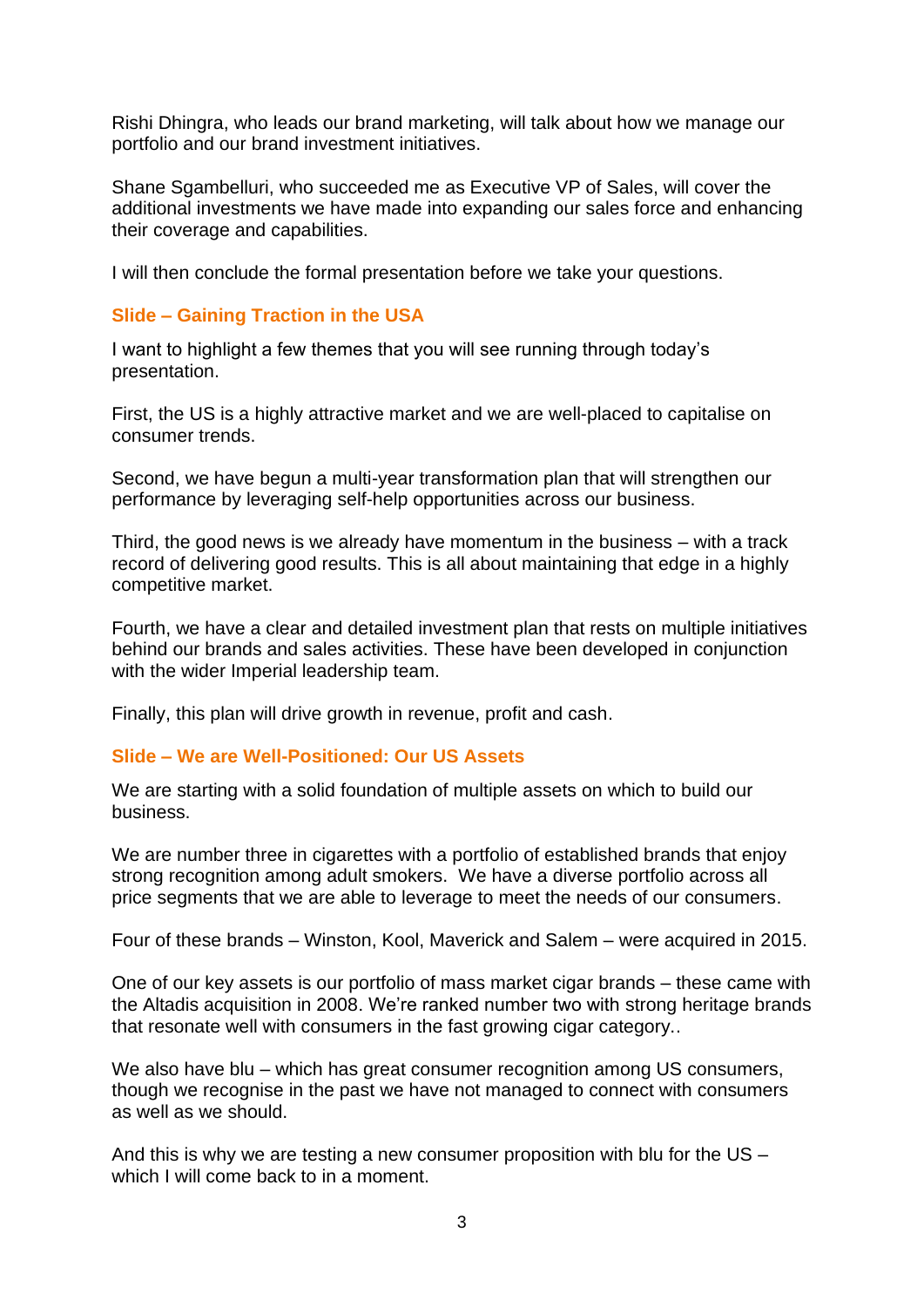Our other key asset is our people. You will hear today how we've undertaken our biggest sales recruitment drives… with a commitment to ensure our employee base represents our consumers and communities that we serve.

The most exciting thing is our people are absolutely up for it. They are inspired about where we are heading and feel there is an opportunity to truly make a difference.

# **Slide – Realising Value in the USA**

In our view, the US is a highly attractive market... characterised by:

- Good affordability with smokers;
- Relative marketing freedoms, enabling us to communicate directly with adult smokers; and
- A transparent, rules-based regulatory environment supporting future visibility.

Although market volumes are declining modestly over the medium-term, there is strong pricing to support an attractive and growing profit pool.

Against that background, the goal of our strategy is to strengthen the business so it is able to deliver consistent growth in revenue, profit and cash over the long-term.

### **Slide – Strengthened Leadership Team**

A great demonstration of our pace of change is how we have strengthened the leadership team with six new hires or promotions in the past 12 months.

I am particularly pleased we have attracted Rishi, Shane and Tanisha, three great people from blue chip consumer goods companies including Kellogg's, Kimberly Clark, and Gillette, to lead our transformation.

These hires bring expertise and best practices from consumer-led, sales and marketing organisations outside tobacco to help sharpen our new ways of working in several areas including consumer insights, brand equity building and sales excellence.

And this expertise, combined with the balance of talented key team members who have a deep knowledge of the tobacco and nicotine sector, will continue to enhance our US performance.

We are committed to ensuring the diversity of our employee base represents our consumers and this diversity is already bringing fresh perspectives and enabling change.

### **Slide – Creating an Agile, Performance-Driven Culture**

We are driving a performance-driven culture right down through the organisation.

It's an important investment where our top 60 leaders have already spent 1,200 hours on an immersion in our new corporate behaviours to underpin our strategy. This programme will be rolled out across our whole organisation by the end of the year.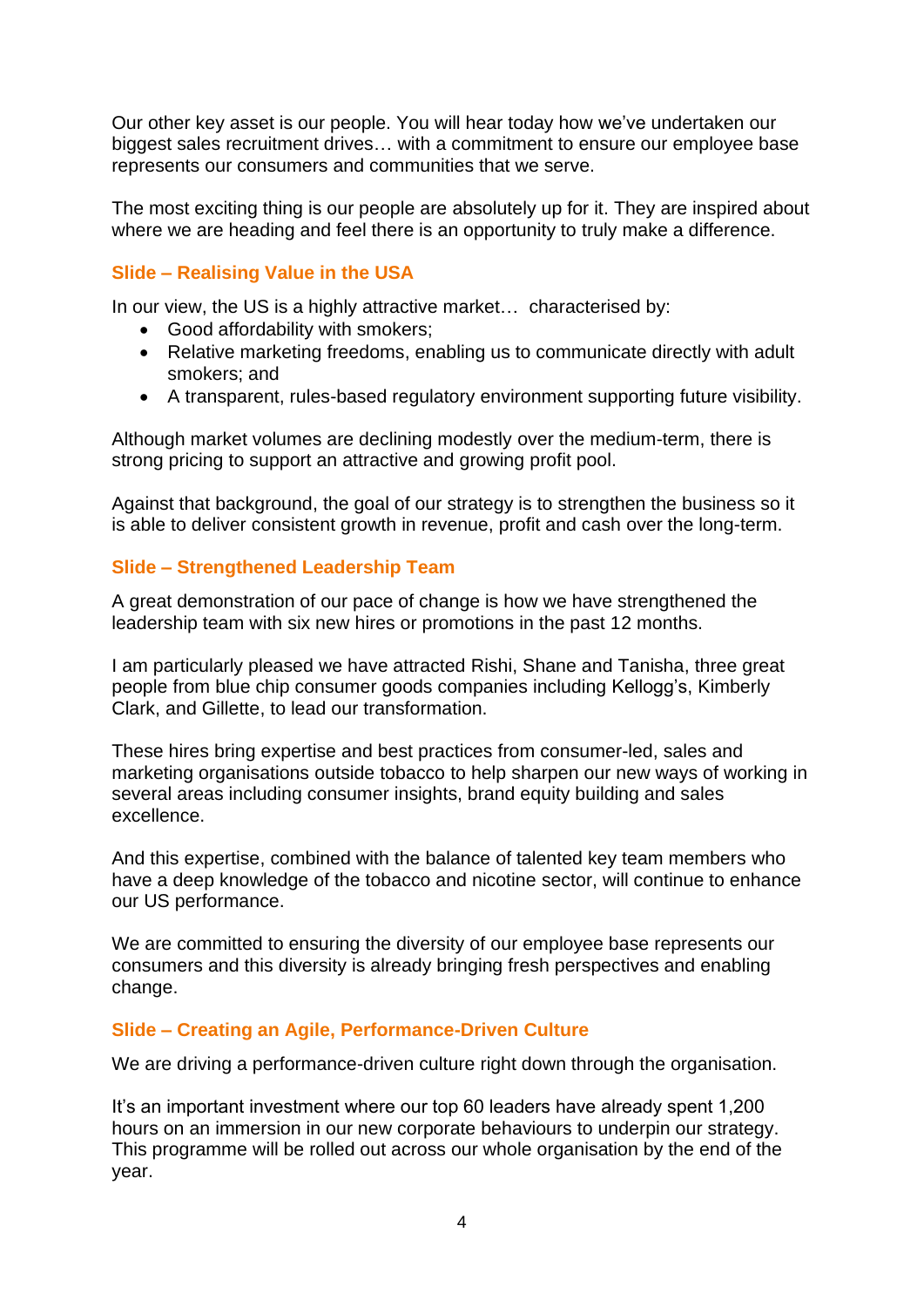In the US, as the number three in tobacco, the only way we will truly win is to be more agile, spotting value pools that play to our competitive strengths, acting as a fast follower, and creating competition and choice in the market.

This is about having a deep understanding of our consumers and customers – and harnessing the energy and passion our people have for them and our brands.

### **Slide – Proven Track Record of Delivery**

The good news is that we already have momentum in the business –so we are building on a proven track record of delivery.

Over the past three years we managed to stabilise and then start to grow our cigarette volume and value share for the first time since our acquisition in 2015.

We have achieved very strong share growth in our mass market cigar portfolio, driven by our unique heritage brands and our hard work to build relevance with our target consumer.

We have benefited from our strong positioning in the natural leaf segment and the investments to secure high quality leaf supply to meet consumer demand.

These share gains have been supported by a clear pricing strategy in a market where consumer affordability relative to incomes remains favourable.

Setting aside 2020, when net revenue was affected by pandemic-driven inventory movements, the revenue and pricing delivery has been consistent and stronger today than our assumptions when we bought the US assets in 2015.

#### **Slide – US Consumer Trial of Refreshed blu Offer Underway**

Just a word about blu before we move on… The US is, and is expected to continue to be, the world's largest vapour market.

Currently we are focused on a refreshed consumer marketing proposition for blu in Charlotte, North Carolina.

Since this is the US, we have not changed the product because of the PMTA constraints.

Rather our focus is how to improve the overall consumer proposition with a focus on everything we can change … which includes the packaging, a new marketing campaign, working with the trade on the point of sale presence and developing a new on-line sales platform.

This has been developed in partnership with our Chief Consumer Officer, Andy Dasgupta and his team, as we begin to leverage our global capabilities.

We've made encouraging progress with the test so far, and while I'm sure you are keen to see the full results, we still need to wait to see the longer-run consumer feedback and repurchase rates.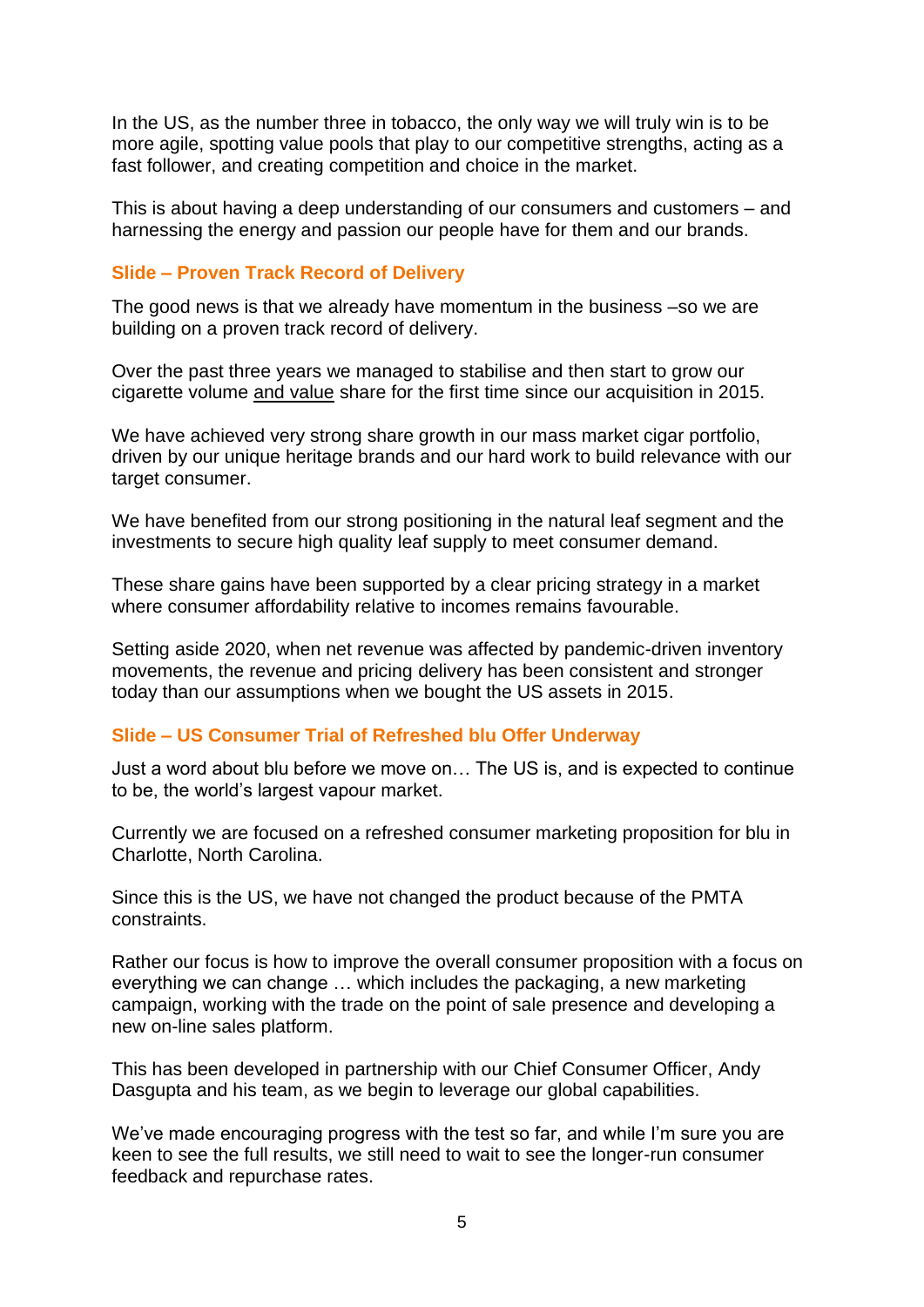Stefan and Lukas are planning to give you an update at our half year results.

# **Slide – US Regulation Evidence-Based**

Regulation is an integral part of how we operate and here in the US there's a very clear and well-established framework that sits behind the regulatory process.

The FDA rulemaking process is evidence-based and grounded in science; needing to demonstrate the efficacy of any proposals on the wider population.

This type of rulemaking results in considered regulation but it takes time as it provides opportunities for engagement and challenge, with a much more rational approach than in many other markets.

The regulatory agenda of the FDA is well known – with their focus on menthol cigarettes, flavoured cigars and the PMTA process for vapour products.

We continue to prepare for the FDA decisions so at this stage there is not much more I can say on the topic today.

I'd like to focus now on the steps we taking to strengthen our business…

# **Slide – A Clear Plan to Enhance Performance**

You will recall that under our strategy, we have multiple operational levers to strengthen performance in each of our priority combustible markets.

In the case of the US, we are focused on five, which is where we'll spend most of our time today.

Rishi will take you through some examples against the first three… outlining how we are increasing participation in the premium category through brand building work with Winston and Kool.

And how we are driving the performance of our local jewel cigar brands.

We will also cover how we are optimising our approach to the value segment in the US – and how this supports our overall portfolio and can drive growth as well.

We do not have a fine-cut portfolio in the US – so lever four does not apply to us.

Shane will then cover the last two – and take you through how we are enhancing our sales force coverage execution and capabilities.

I'll now hand over to Alex to provide some context on our market environment before we look at how we are applying the operational levers in our US market.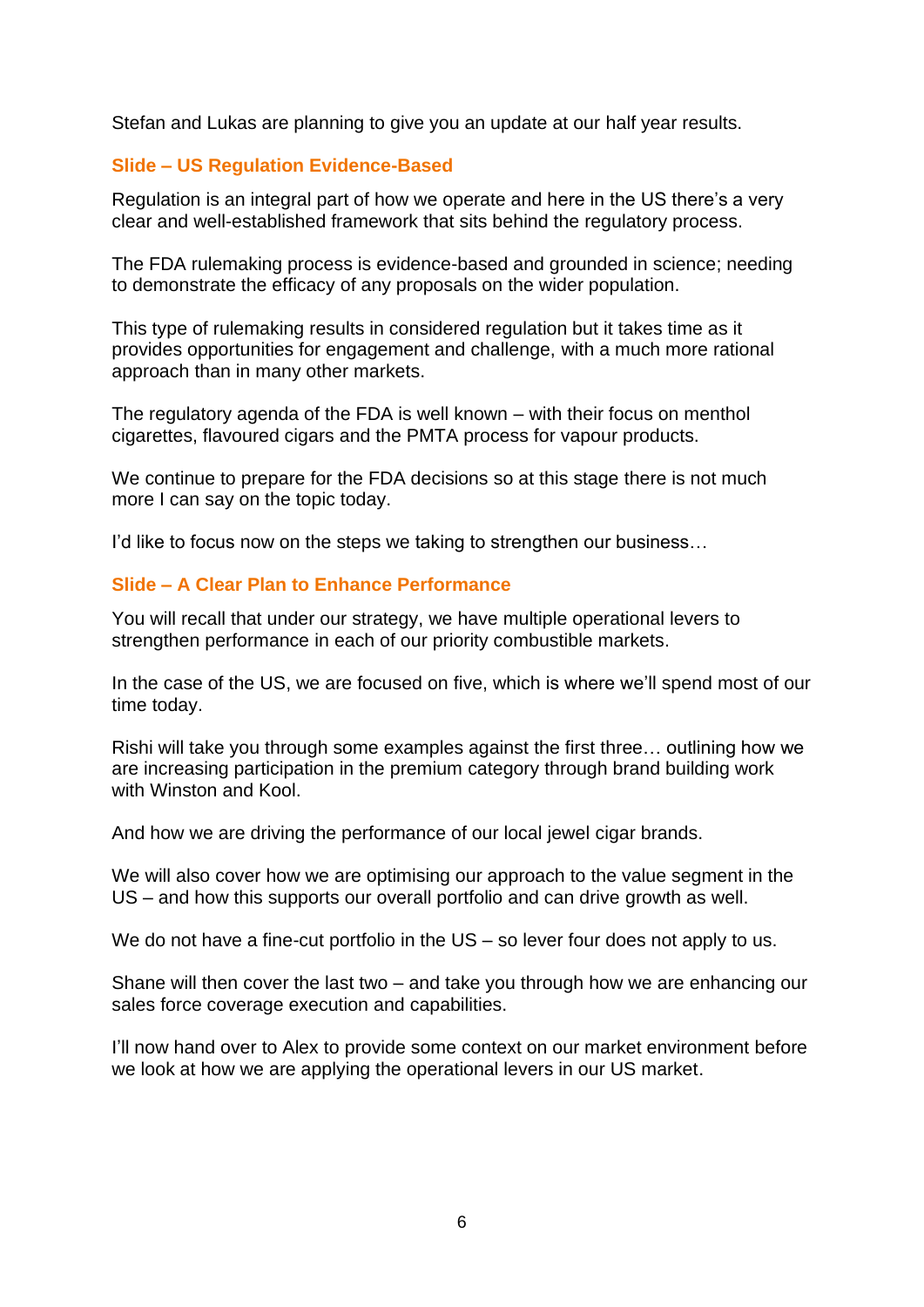#### **Slide – Market Environment**

### **Alex**

Thanks Kim and hello everyone.

I'm Alex Mueller… I have 18 years of tobacco experience, having held several different roles at Imperial in business development and planning, marketing and global strategy & insights.

I joined the US team four years ago to support the transformation of our then newly formed business.

#### **Slide – Tobacco Fundamentals Remain Strong**

The fundamentals of the US tobacco industry remain strong with price growth outstripping volume declines and we expect that to continue.

Looking back, cigarette industry volumes have continued to decline even during the last couple of years in which consumer buying patterns were positively impacted by COVID.

You can see the volumes on a last twelve-month basis are reverting to more normal historic trends – and we expect slightly larger declines this financial year as the COVID impacts recede, against a strong comparator.

But tobacco price mix remains robust… and if anything, has strengthened in the past year or so, with higher overall price increases taken more frequently.

#### **Slide – Pricing Achievement Has Been Strong**

For example, last year we increased price four times, achieving a higher total annual increase.

We have consistently taken price across the premium and traditional discount segments. However, it has been harder to take price within the highly competitive deep discount segment.

These deep discount brands provide a valuable role in appealing to the growing body of value consumers and, importantly for us, in maintaining relevance with retailers – where market share determines shelf space.

Rishi will cover this later.

#### **Slide – US Cigarette Affordability Remains High**

Looking ahead, we believe consumer affordability is a key pre-requisite to underpin future pricing.

This chart shows affordability across a wide range of tobacco markets.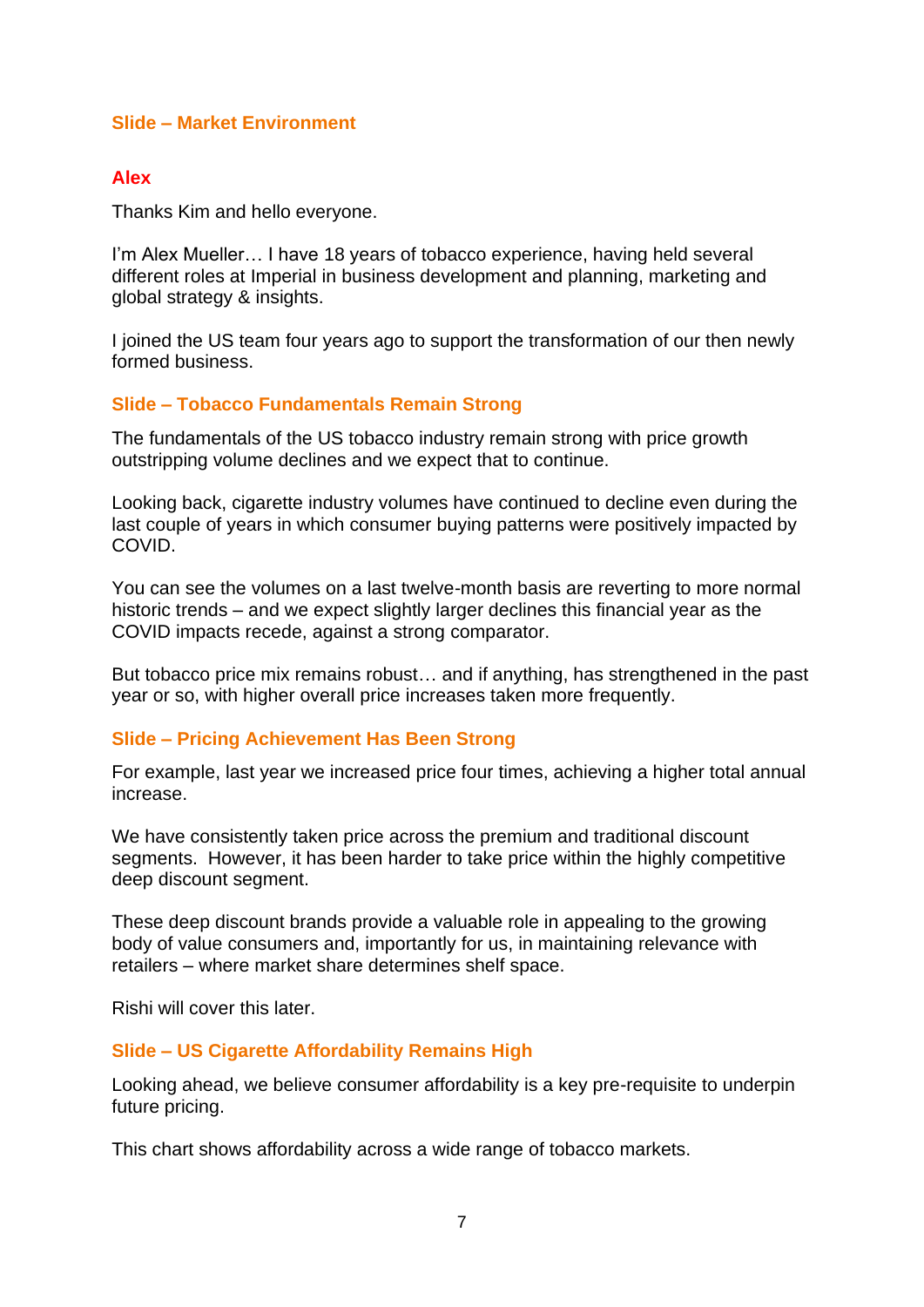It's an important reminder that US cigarettes remain highly affordable relative to local incomes – and to other products, such as a coffee shop espresso.

# **Slide – Well-Placed to Capitalise on Consumer Trends**

We operate in an uncertain world – with multiple pressures on consumers.

For example, currently inflation is high and rising gas prices have affected US cigarette consumption in the past.

Additionally, as the economy opens up from lockdowns, other spending opportunities are increasing, such as travel.

On the other hand, employment rates remain high in the US and consumer finances have improved for many as they curtailed spending during lockdowns.

We think we are well-placed… our tobacco portfolio offers consumers choice at a range of price points to suit their wallets, particularly if there is downtrading in the market.

We also have a growth plan supported by multiple self-help initiatives, which will provide some benefit over the next few years.

# **Slide – Market is in Flux, Creating Growth Opportunities**

There are some important shifts in the market, which can create growth opportunities for us.

First, as the population grows, it is becoming more diverse … with minorities increasingly shaping the broader US culture, and income bifurcation continuing to grow the divide between groups and geographies.

Second, we are paying close attention to the channel shifts. Convenience stores have always played a dominant role in tobacco distribution but now key accounts are becoming ever more organised.

At the same time, some outlets are now focusing on specific segments such as deep discount, or specialising in categories, such as mass market cigars.

Third, there is the emergence of new categories driven by consumers looking for alternative or complementary options for different consumption occasions.

Fourth, there are always new regulations coming into the market, which shape consumer behaviours. In addition to the FDA there are state and city level regulatory changes that require a more granular or local approach.

While regulation continues to evolve we are focusing on building out the one-to-one communication with verified adult nicotine users.

Finally, COVID has changed consumer behaviours as people have worked from home and travelled less, resulting in more consumption occasions, fewer shopping trips and bigger baskets.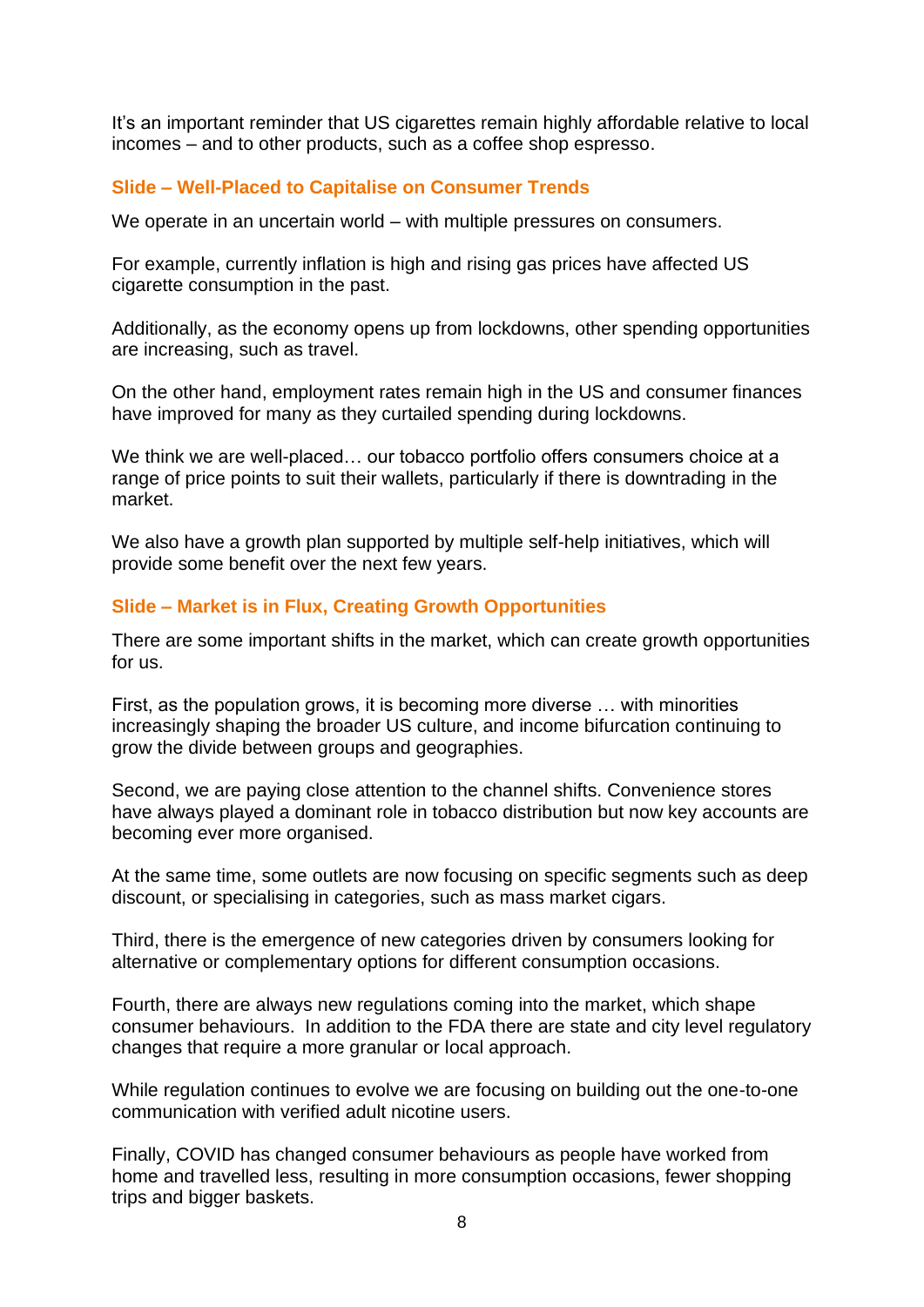We have responded by placing the right incentives in the right outlets, such as targeted multibuys and rewards programmes, to meet consumer needs.

In summary, these multiple moving parts create opportunities, and as a smaller player, we can respond to these shifts, adapting our portfolio and go-to-market models rapidly to meet changing demands.

#### **Slide – US Market Has Many Nuances**

While changes always offer opportunities for growth, existing nuances in the current landscape also help targeted effort and spending. Here are three examples…

Consumers vary considerably, with different needs, attitudes and behaviours that we can address: premium consumers, value consumers or natural leaf consumers are just a few examples.

Our largest individual cigarette brands, Winston and Kool, have 2% national market shares – so we can focus on growing our share in a segment that may only be 8 or 10% of the market. This can represent material growth for us… and we are not aiming for 50% of the market like the larger US brands

Another nuance to highlight is the regional differences in our presence across the US. There are roughly 300,000 nicotine outlets, and 200,000 represent well over 95% of industry volume. For example, in some regions, we are strong and we are ranked number one or two in stores covering 10% of cigarette volumes and 20% of mass market cigars industry.

And we're gaining share in around half of the cigarette outlets where we're visiting.

We are targeting our investment at a very local level – which I'll come on to...

Finally, there are important differences between our trade partners. For example, independent retailers and key accounts play different roles, determining how we engage and where we invest.

Independents are the most important channel for our mass market cigars, representing around two thirds of industry volume, and requiring a local approach through our sales team.

In contrast, the key accounts tend to play a bigger role in cigarettes and vapour, whereas the independents are more important in the deep discount segment.

Our smaller size means we have to be more targeted and focused than the larger players – and so we deliberately have a different strategy and approach from them.

Putting this into practice… it starts with the consumer and we have significantly built out our big data capabilities… and are applying new analytical tools and data sources to create highly targeted activation and promotion initiatives.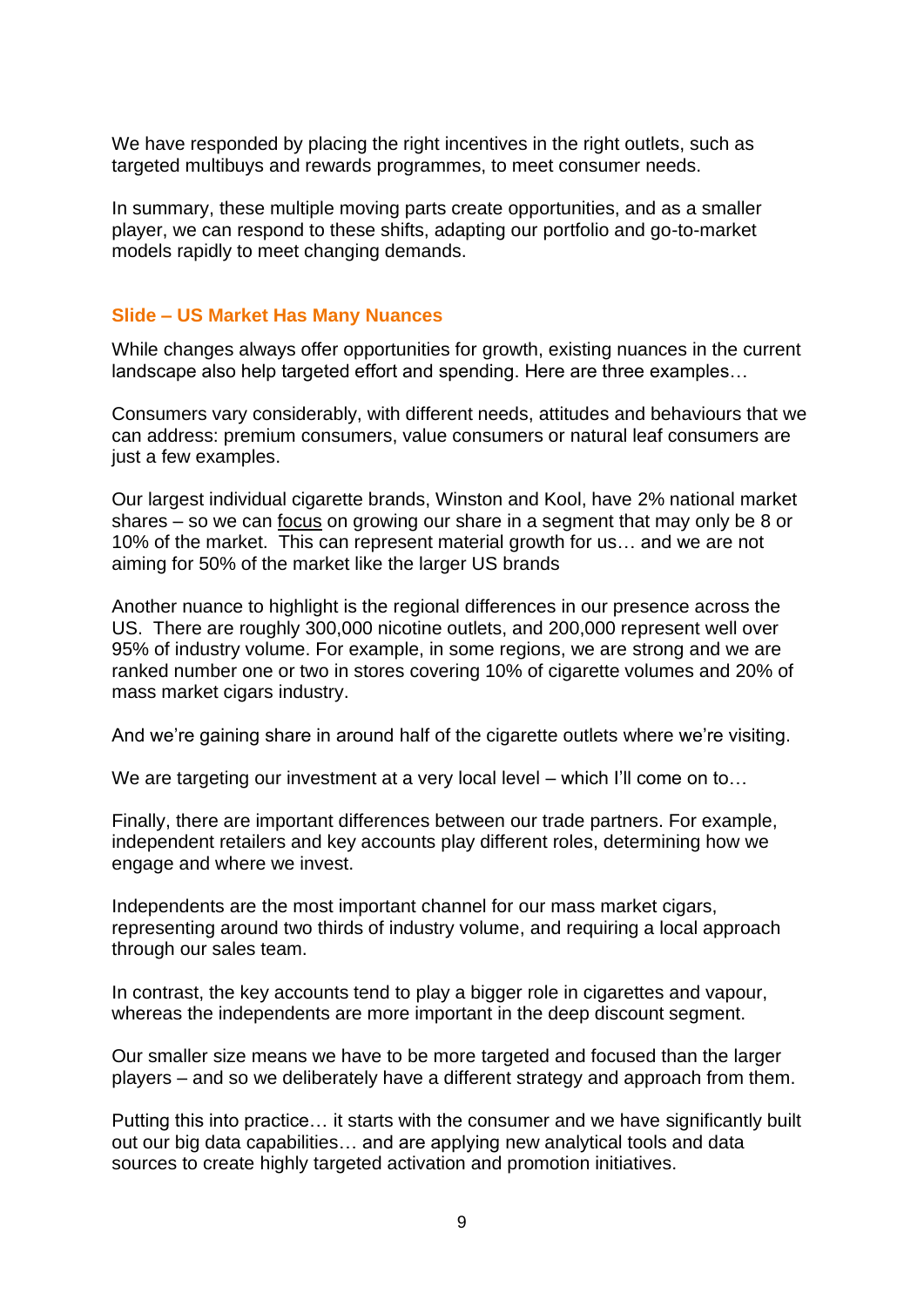For example, we have significantly stepped up our data infrastructure and advanced analytics capabilities in using SKU level data from more than 250,000 stores that we get on a weekly basis to support agile decision making.

We are using AI machine learning to process and gain insights from instore pictures we continuously get from over 100,000 stores to help ensure our sales teams are delivering the right value to adult consumers in each and every store.

### **Slide – Getting Closer to Consumers to Drive Sales**

Let's take Virginia and Indiana as an example… both roughly the same size in industry volumes and our share is similar in both.

But there are key differences… menthol is bigger in Virginia… whereas the deep discount segment is bigger Indiana.

However, our analysis goes deeper, down into the 3,000 counties and beyond to individual stores.

#### **Slide – Detailed Data and Consumer Insights**

So let's take Virginia Beach county in Virginia and Allen county in Indiana as examples. Both are roughly the same size in terms of inhabitants, industry volumes and number of stores.

But there are key differences… Allen county is mainly urban, while Virginia Beach is more rural.

Virginia Beach overindexes towards the premium segment which has held pretty steady – and over 80% of industry volumes is through key accounts.

In contrast, Allen county is under-represented in the premium segment and the traditional discount segment is under pressure… and the channel in Allen county is split evenly between key accounts and independents.

So we are tailoring our approach in each store and chain, which becomes evident when you look at our approach in each county…

We adapt our assortment optimisation to ensure the right SKUs are on shelf in individual outlets, which means the shelf presence will look different in each county, beyond our core range of Winston and Kool. This is further supported by the custom mix of point of sale material, based on perfect store guidance.

In Virginia Beach, we are able to use a full range of promotional mechanisms such as multipacks, coupons, etc.

However, multipacks are not permitted in Indiana, so in Allen county, we're focused on every-day shelf prices especially in the independents, where we will have store targeted special marked packs.

In Allen county, we are much more focused on the wholesaler channel and the influence of our field sales team with independents.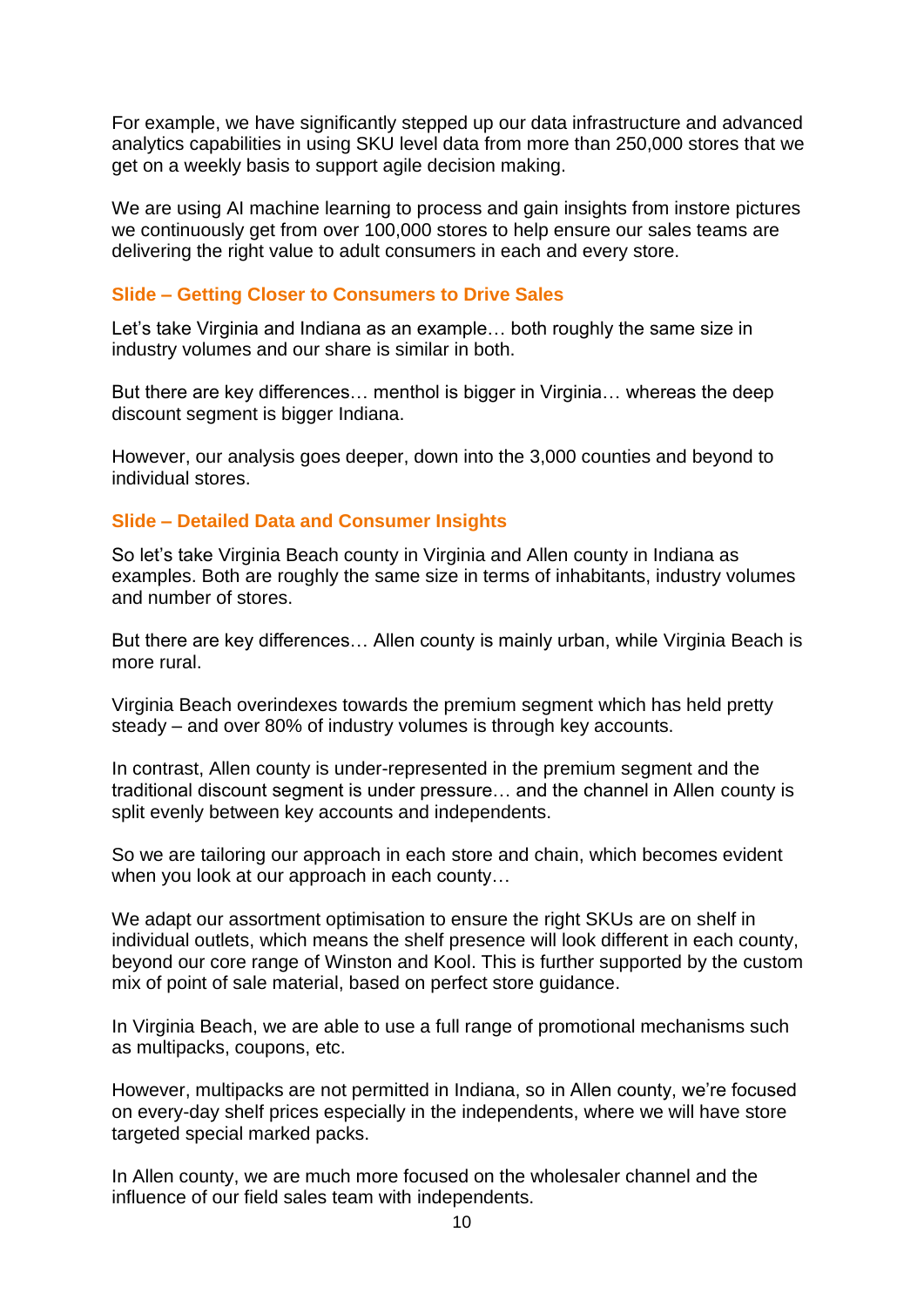Whereas in Virginia Beach, which is weighted towards premium, we are targeting adult smokers with specific coupon offers for Winston and Kool.

In summary, we are diving far deeper into the data on a very local basis, getting us closer to the shifting market trends and the needs of our consumers and customers to drive growth opportunities.

Rishi and Shane will show how we are applying these insights to our brands and sales organisation…

# **Slide – Gaining Traction with our US Brands**

### **Rishi**

Thanks Alex. I'm Rishi Dhingra, Executive Vice President of Marketing at ITG Brands.

I joined Imperial seven months ago, having spent over 20 years with a number of CPG organisations, such as Gillette, Proctor & Gamble and Kimberly-Clark, working with brands that have a rich heritage.

I was attracted by the opportunity to join Imperial at such a pivotal time, with a new consumer centric strategy, focused on unleashing the power of our brand portfolio to satisfy consumer needs.

As a marketeer, I'm excited we're deepening our focus on the consumer. The iconic and contemporary brands we have in our portfolio provide a strong platform to build future growth.

### **Slide – Applying a Simple Formula to Grow our Brands**

To meet consumer needs and grow our brands, requires application of a simple formula. It is all about getting the basics right and focusing investment.

With the new team, we are bringing a greater rigour to how all these key elements come together – consumer insight, effective sales execution, with increased investment.

I'm excited to have the opportunity to demonstrate how we are working on each of these elements to drive growth in our brand portfolio.

### **Slide – Our Brand Portfolio to Meet a Range of Consumer Needs**

But first, our portfolio… Since the acquisition in 2015 bought together our 12 cigarette brands, we have already made good progress in refocusing the portfolio.

This has included making clear strategic choices about which brands are best placed to meet the needs of today's adult smokers.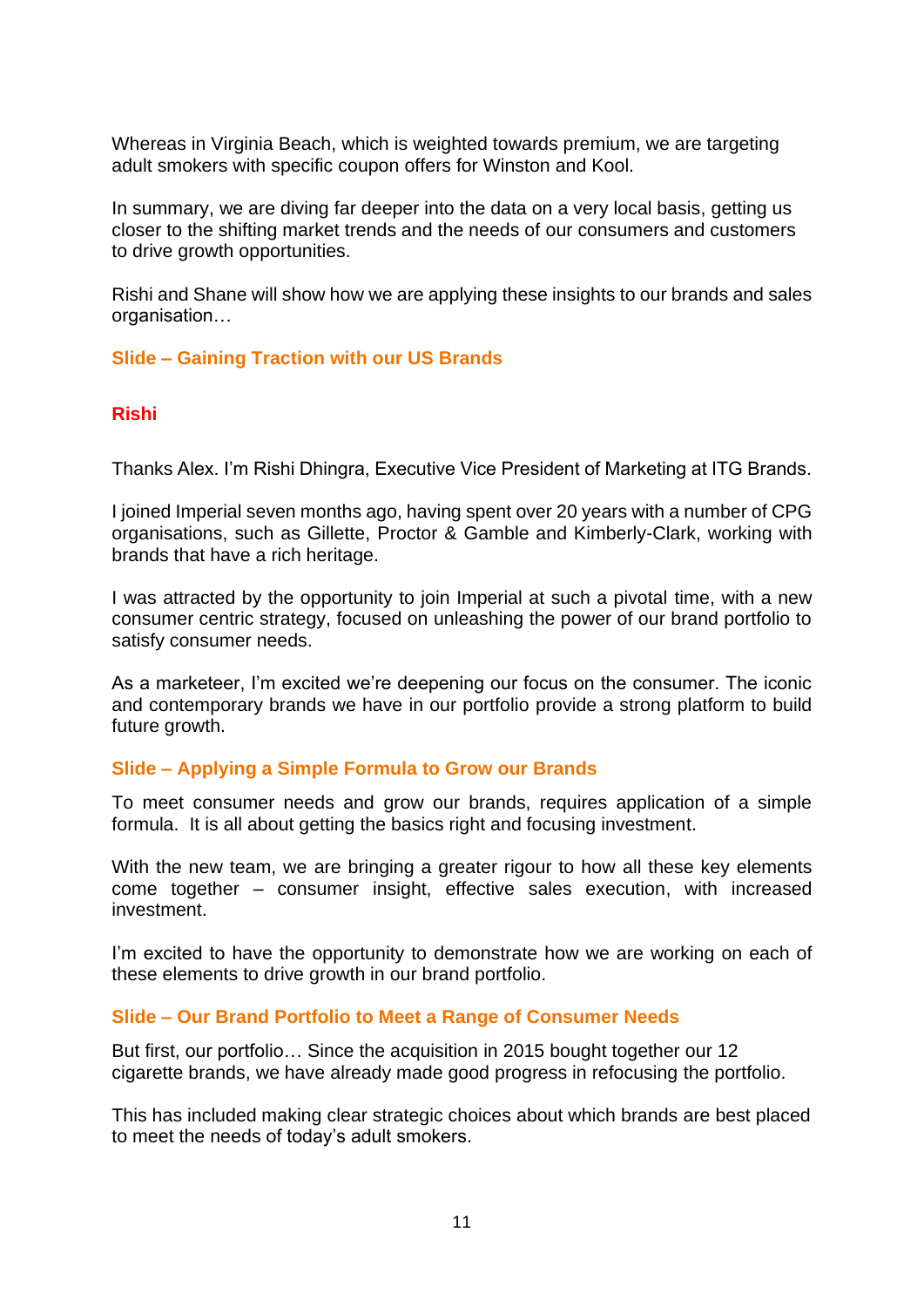We have managed our tail brands to maximise value and release funds for investment in our focus brands.

As a result, our focus brands now represent almost 83% of our portfolio, up from 72%, post-acquisition – as shown on the right here.

Today, our 9% market share is driven primarily by six brands, serving consumers across the price ladder… with Winston and Kool representing almost half our market presence at the premium end. Maverick serves the traditional discount segment and Sonoma, Montclair and Crowns are in the deep discount.

For us, it's focus over scale.

# **Slide – Winston and Kool have Latent Equity**

The two largest brands, Winston and Kool, used to have a much stronger presence in the US market, and as a result, still command a strong recognition with adult smokers today.

The brands declined under prior ownership where investment priorities were behind other brands.

However, they are now part of a portfolio where they represent almost half our cigarette share – so they are important to us.

This increased focus within our smaller portfolio, together with good blocking and tackling by our sales team, improved instore visibility and targeted investment has already helped to stabilise the long-term declines of these brands.

Under our new market strategy, we now have the opportunity to do more.

We're realistic that turning round decades of underinvestment will not be straightforward. There are many parallels with another iconic brand turnaround story I was involved in previously at P&G with Old Spice, which gives me the confidence that much can be done.

We have many marketing levers available to us, to build new connections with younger adult smokers.

### **Slide – Our Approach: Starts with the consumer**

Under our new strategy, we are placing an even greater emphasis on consumer insights and data to inform our marketing approach and investment.

As a newcomer to the industry, I have been amazed by the deep relationship our consumers have with the category. There are very few consumer categories where the users consume the product nearly 10-12 times a day, and are purchasing their brands nearly every other day. Their brand becomes an extension of their own identity, their own persona. So starting with a deep consumer understanding is critical.

Through segmentation research and a consumer immersion exercise, we have identified different consumer segments based on their attitudes, motivation and beliefs.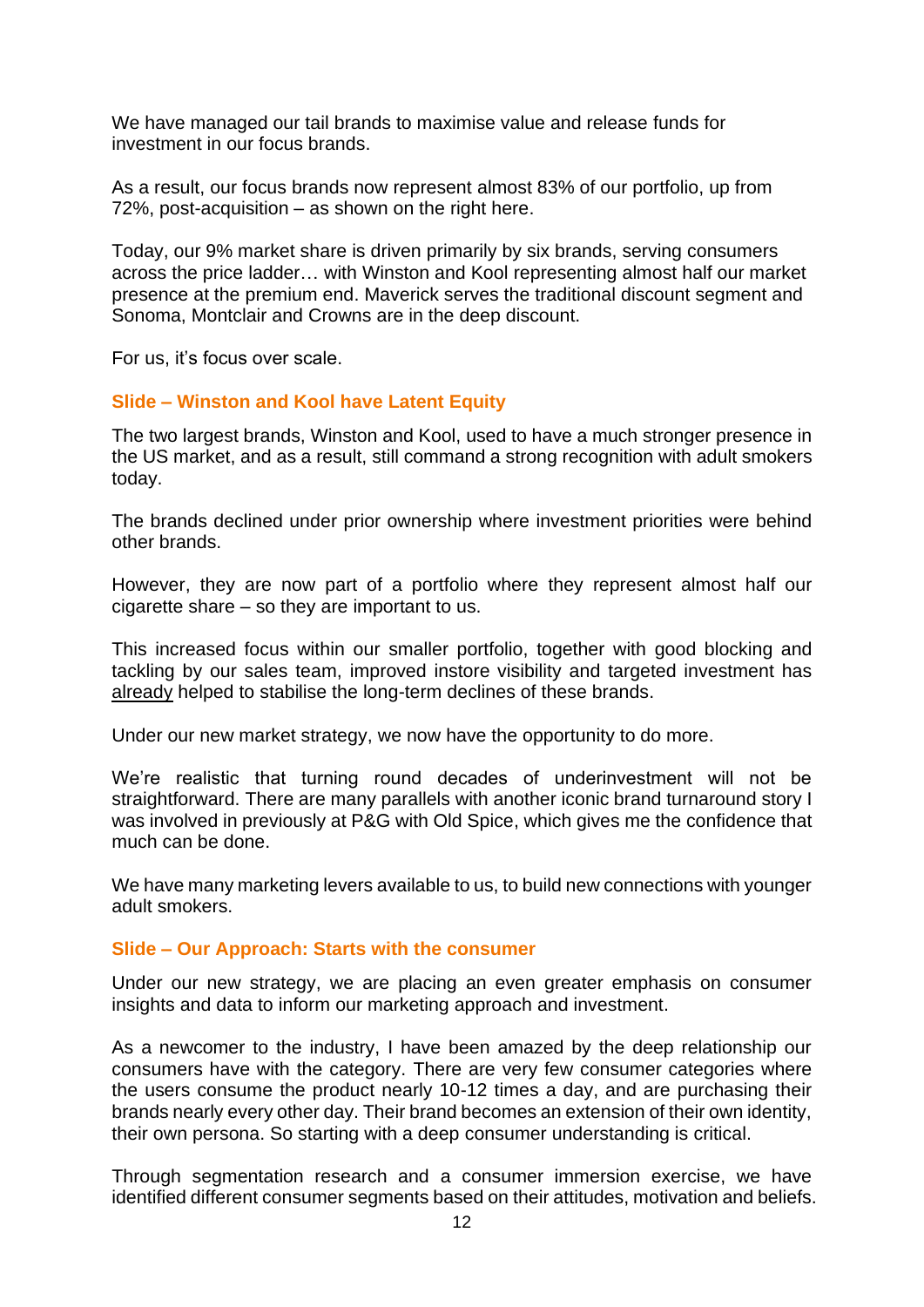Different brands from our portfolio align with those segments, and we have seen Winston target consumers are mostly suburban, deeply patriotic and enjoy active outdoor pursuits such as racing and cars.

A Kool consumer is more city dwelling, enjoys intense experiences and thrill, with a passion for music, fashion and nightlife.

We also know that these target consumer pool sizes are much bigger than the current user base, and that gives us the confidence to meaningfully growth both Winston and KOOL as our key brands.

In the US, we are able to use a range of tools to improve awareness, such as visible pack design, point of sale, and the ability to connect directly with verified adult smokers to have a meaningful dialogue.

### **Slide – Addressing Winston Opportunities**

So what do our consumer insights tell us about the Winston brand?

We have identified three clear feedback themes that we can address.

First, taste and quality are key attributes that drive purchase intent. Our current users rate Winston highly on these attributes, however, non-users who are aware of Winston, have a very low product quality perception. We need to address this misperception.

Second, we want to ensure the brand is seen as relevant for our target consumer. Winston's iconic heritage means that in younger adult smokers, it is often perceived as the brand of my father, which we need to address. However, awareness is high so the area we're working on is consideration.

Third, our prospect pool wants a high quality brand at a great price. By making the brand relevant to them, reinforcing our product quality, and using the right pricing and promotion strategy, we can improve our value for money perception.

#### **Slide – Targeted Winston Investment**

So here is how we are addressing those three areas…

Winston has a strong product quality story… when our "nothing but tobacco and water" message was tested on adult smokers, 26% of them found it very persuasive and believable. This messaging enables us to promote the product's smooth taste and quality.

With our deep understanding of these consumers and their passion points, we have developed, "the America we love" advertising campaign, which we are using with ageverified smokers.

To reinforce these points, and following a successful trial in Texas, we are today launching a completely new packaging refresh for the first time in several years with a new look and design.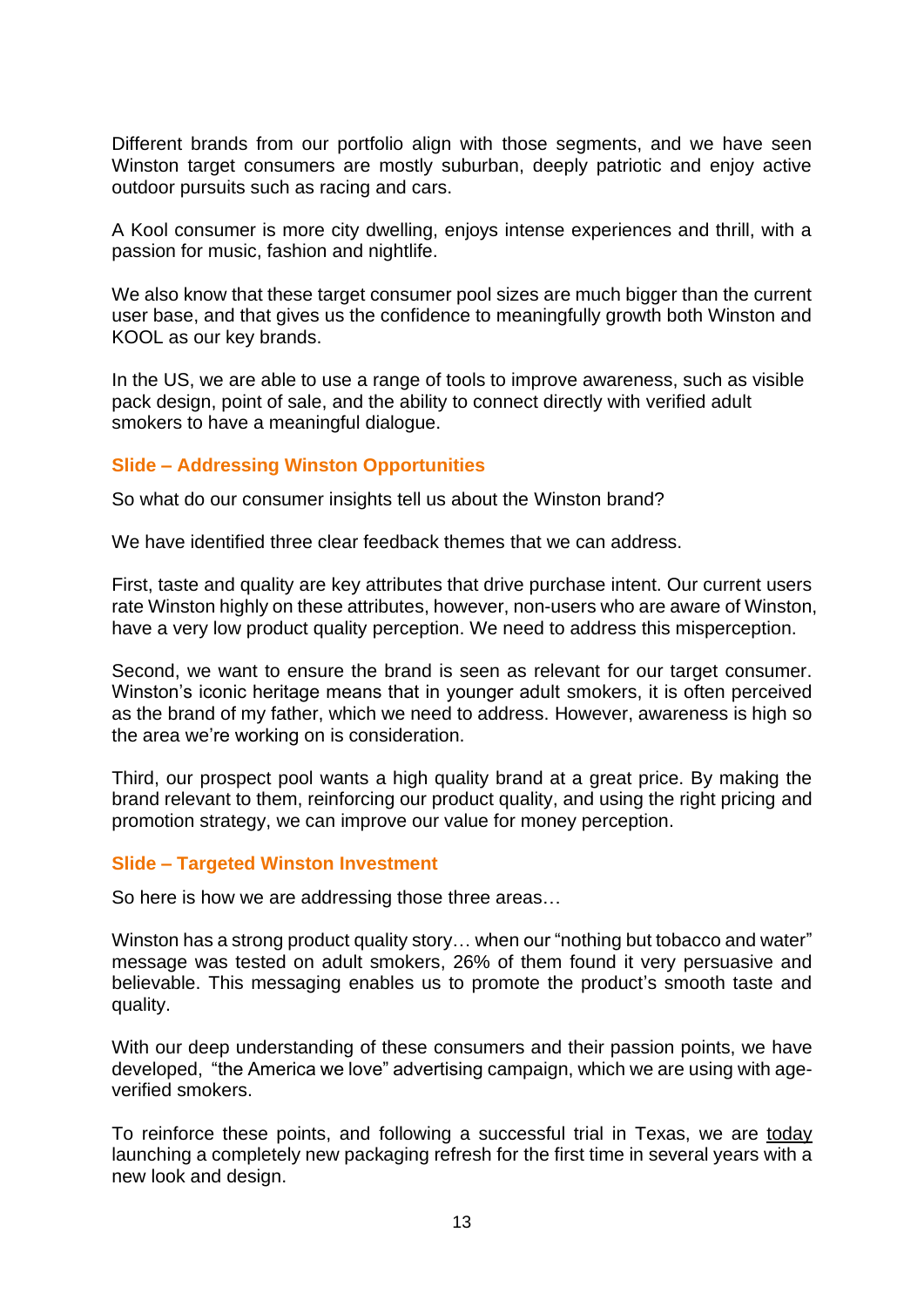From a value-for-money perspective, we are forming key trade partnerships, making sure our pricing and promotional plans are centred around the values that matter to them, to meet the right consumers at the right moment.

Behind these plans we have increased the Winston A&P by 70% since 2020.

# **Slide – Hearing the Consumers' Voice**

And we're not taking these actions in isolation. We're really keeping our finger on the pulse with our consumers and gaining both inspiration and validation of our actions.

For example, here is some consumer feedback we received from our trials of the new Winston pack and campaign, which gave us confidence to roll out nationally.

They liked the premium look and feel of the design, and they're recognising the high quality American-made credentials, which are very important for this consumer, reinforcing their patriotic feeling and values.

# **Slide – Reigniting Kool with Adult Smokers**

Turning to Kool, our consumers tell us we have a good product and the fundamentals are sound.

Our research suggests that the brand resonates with consumers on many levels, with the core challenge being historical brand under-investment.

That is why we are stepping up investment behind a series of initiatives to reconnect with our consumer base.

The key is to make sure we connect with consumers in the right places and put the right investment behind it. For KOOL, the key touchpoints for adult smokers is around festivals and music, fashion and art; and lifestyle.

### **Slide – Targeted Kool investment**

We are targeting our Kool initiatives around three distinct areas to build connection and awareness.

First, similar to Winston, it is about reiterating the product quality and taste messaging, which scores highly in consumer trials.

Second, from a lifestyle perspective we are ensuring we stay connected with current and prospective KOOL adult smokers where and when they are most receptive to our brands through social and digital platforms. In early May, our digital rewards currency, KOOL Coins, will be launched to connect with age-verified smokers.

And finally, we are using Kool's historical association with music and fashion to tap into the brand's rich heritage. For example, we are building on Kool's successful partnership with jazz music to connect with our consumers via brand activated live events, which will also serve as content source for our digital portal.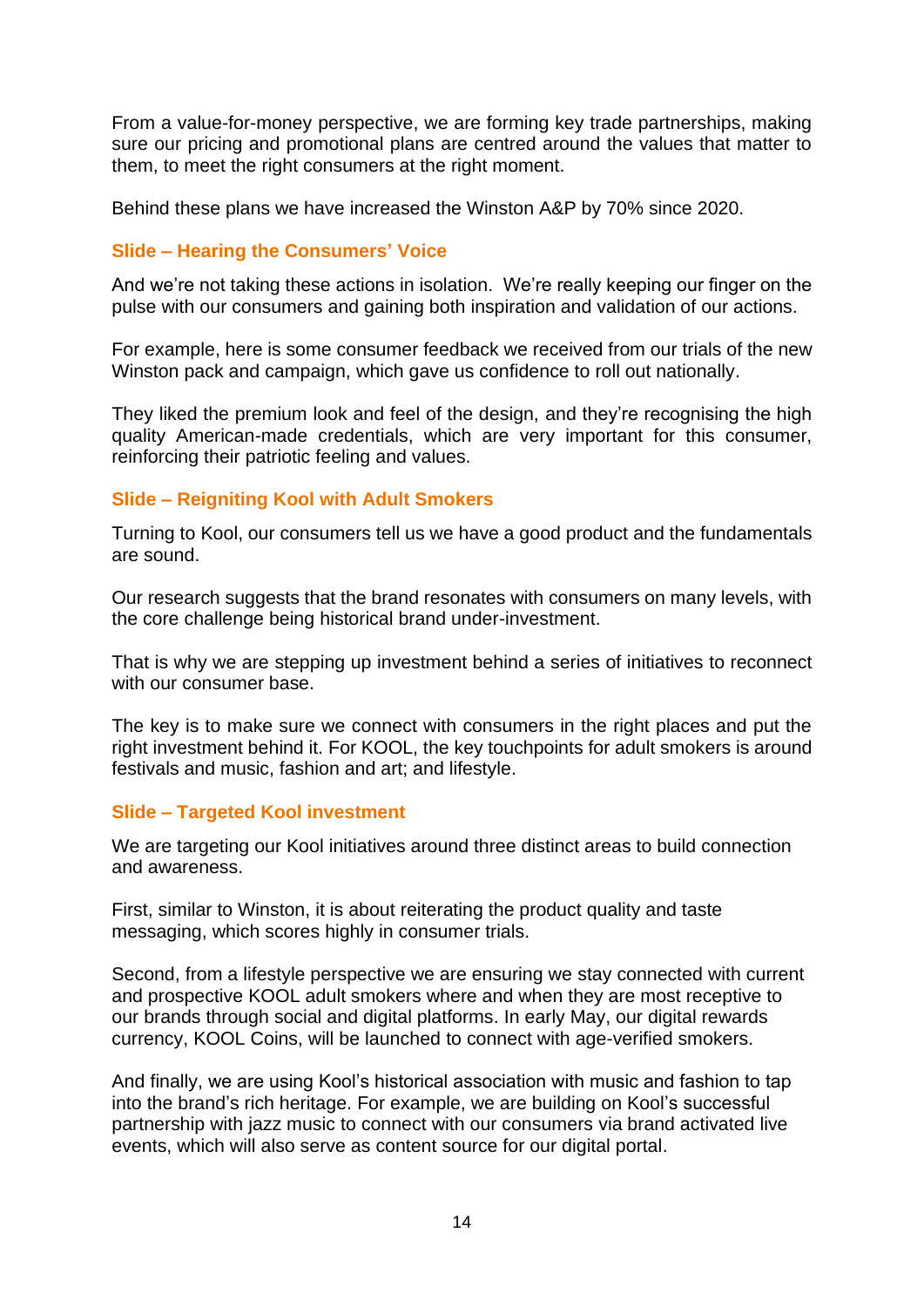# **Slide – Winning with Value Consumers**

Turning to our value portfolio…

We address the deep discount segment through three brands: Sonoma, Monclair and Crowns.

These play an important role in our brand strategy, which is a key point of differentiation from our peers.

First, there is a sizeable adult consumer base attracted to this fast-growing segment. We are well placed to capture consumers as they trade down.

Second, these brands provide a margin contribution through a careful management of the cost base, while at the same time paying close attention to our overall net mix contribution.

Third, these brands help to ensure we retain relevance with retailers and support our overall market share.

Market share is critical to securing valuable shelf space and visibility, which we can then use for our focus brand portfolio, particularly Winston and Kool – our two largest brands.

Fourth, our objective is not to grow the deep discount segment, it is to gain our fair share and, over time, take pricing.

Finally, a great example of all our teams working together recently, was when KT&G decided to exit the market and we successfully secured a material portion of their share, providing incremental profit contribution, albeit at a lower margin.

### **Slide – Mass Market Cigars: our Iconic Brand Portfolio**

Turning to cigars…we've had fantastic success with Backwoods and mass market cigars, delivering strong growth in 2021, as Kim showed earlier, and providing a solid platform for the future.

We have a strong portfolio of heritage brands at different price points to meet consumer needs. It's clear from the performance that our strategy is working, but we are not stopping here.

We want to keep feeding our recipe of success, evolving to stay on top of consumer needs, and we have a series of initiatives to ensure this happens..

### **Slide – Driving growth through our brand initiatives**

We are going to continue to service our consumer base and look to grow it with activations across three distinct areas.

First, in innovation we have a pipeline of initiatives to build equity, increase value and trial.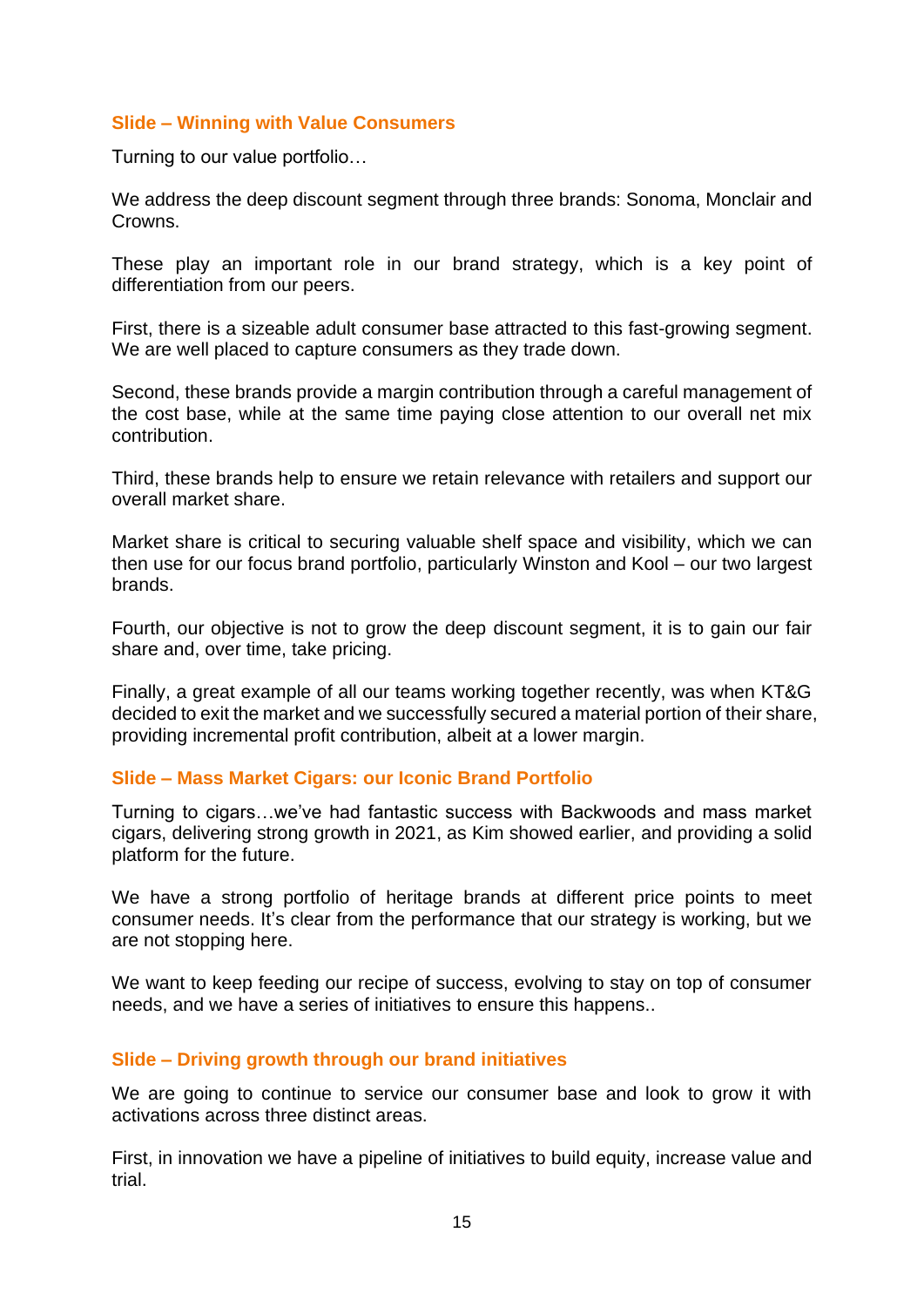Second, is about the activations that reinforce the sense of community. Backwoods is all about authentic experiences that are shared in the social world.

Part of Backwoods success has been to connect with adult consumers through the 250 music and comedy events we sponsor each year, as well as initiatives such as the Backwoods Studio to support music artists.

We have plans for more that 350 events this year as the restrictions ease.

These have really transformed the brand – alongside the work with our partners, cultivating long term relationships, and delivering engaging events and podcasts.

And finally, from a social perspective we will continue to amplify our brands to authentically resonate with our consumer base.

So to summarise, we are stepping up investment behind a clear plan of brand initiatives to build brand equity and growth. What we call remaining authentic and never settling.

Now let me hand over to Shane to talk about our sales force.

# **Slide – Gaining Traction with our Sales Force**

### **Shane**

Many thanks, Rishi.

I'm going to set out some of the significant changes we are making to strengthen our US sales activities.

First, a bit about myself. I joined Imperial in July 2021, to build on work that Kim had started in her previous role.

I was attracted by the opportunity to make a difference by implementing best practice from other CPG businesses.

I bring plenty of experience of these from my background in the food industry, most recently at Kellogg's, where I was responsible for \$2.5bn of annual sales.

I oversaw Kellogg's entire grocery portfolio, and had the opportunity to serve national, regional and independent customers throughout every region of the US.

I also had the opportunity to lead the strategic planning partnerships with some of the most significant accounts across each class of trade.

Coming to Imperial, the big opportunity is to professionalise our sales function, bringing in best-practices and greater discipline and consistency to these important customer partnerships.

These changes also reinforce the brand investment Rishi spoke about earlier.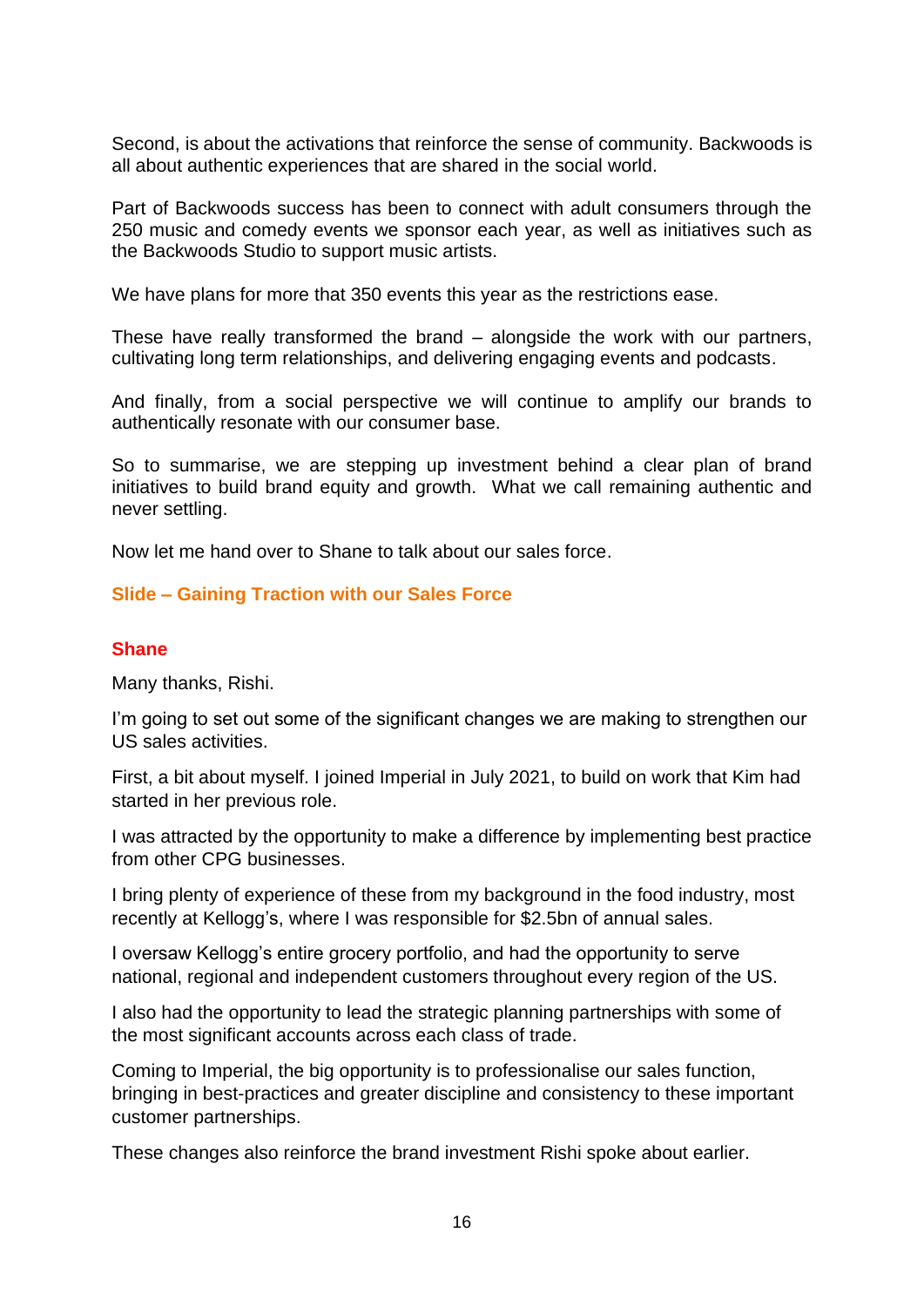# **Slide – Clear Opportunities to Enhance Performance**

As part of the strategic review, we assessed the strengths, weaknesses and investment opportunities of our sales operations here in the US.

The most notable conclusion was that our sales force was undersized, reflecting an historic cost focus over effectiveness.

In addition, we identified several other areas for improvement… through a better sales structure, improved store segmentation, enhanced capabilities and to address the lack of route optimisation and key account management. There was simply a lack of consistency in our approach.

We determined that targeted investment in two key operational levers – driving performance in under-penetrated channels and maximising value creation through better key account management – had the greatest potential to create value.

### **Slide – Enhancing Sales Coverage & Effectiveness**

As I mentioned, one of our key levers has been to invest in expanding our sales force.

We have already made very good progress here and are on track to fully meet our targets in terms of feet on the ground by the end of this financial year.

We filled all the roles at area and regional levels and are 97% and 93% towards our target at a district and territory level, respectively.

This closes the gap vs peers, but it's not just about having a larger sales force.

As a smaller player, we will always be some distance behind our top two competitors, and the effective prioritisation of our resources is critical to enable us to punch above our weight.

To this end, we've implemented a far more detailed customer segmentation, which prioritises what accounts we cover.

We've leveraged an optimised route planning system, to drive efficiency in how we cover these stores, and we've enhanced our visit frequencies towards the outlets with the best opportunities.

These tactics are something many of our competitors have been doing for a while, but the implementation at Imperial has enabled us to add nearly 20,000 stores to our coverage model, and deliver over 700,000 more visits a year than we were previously able to accomplish.

### **Slide – Challenging the Status Quo**

Clearly we have strong competitors in the US, and while Imperial isn't the largest player in the industry, we do have significant size and scale.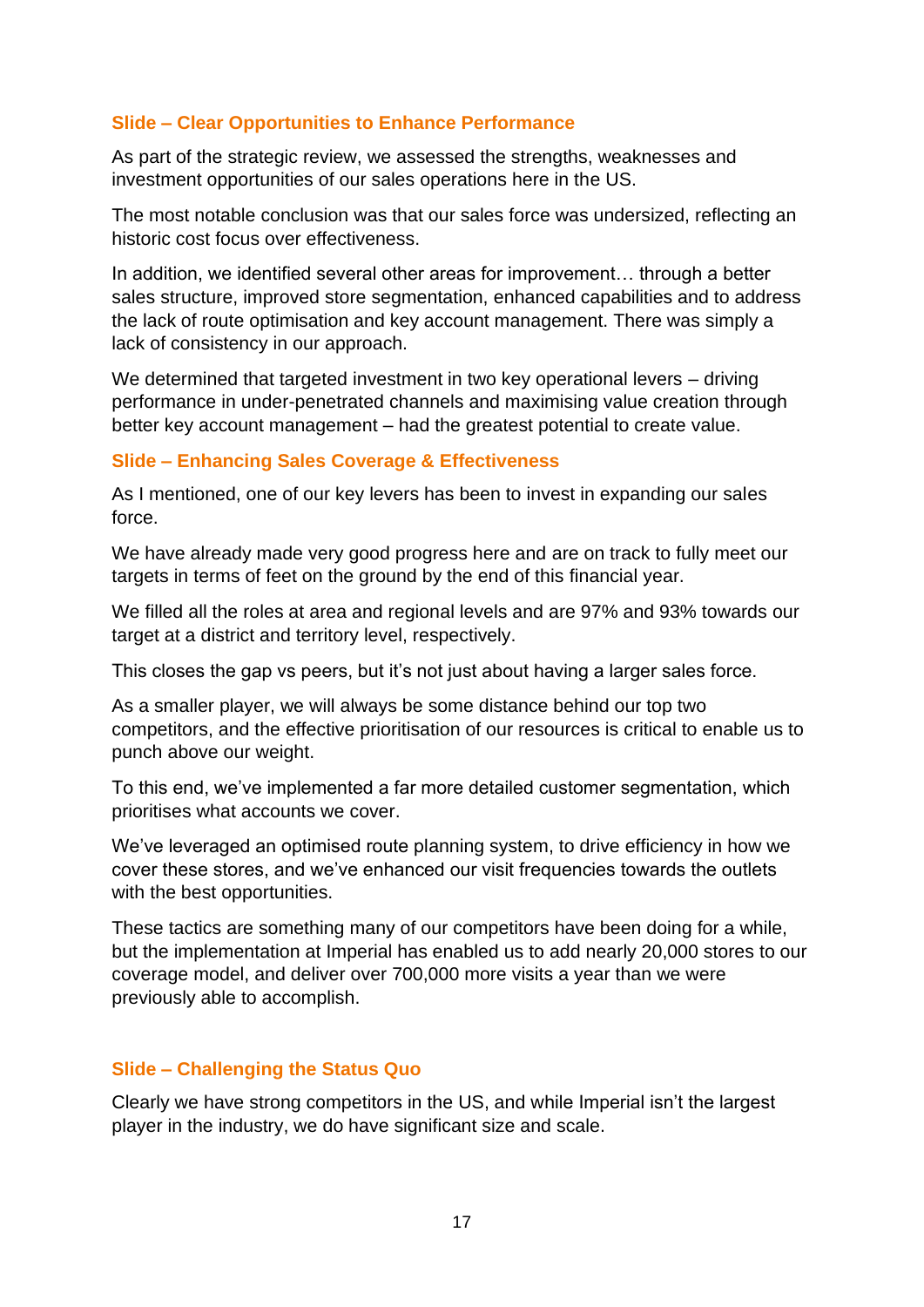For example, when I joined Imperial, I was surprised to find that we were already the number six packaged goods supplier to the convenience store channel… in the mix with the likes of Coke, Pepsi, InBev, and our two industry competitors.

For perspective, the top 10 suppliers are responsible for 67% of the dollar share of the entire channel. Additionally, Imperial's growth over the previous year outpaced brands such as Pepsi and Coke.

This means we are important and can play a significant role for our customers.

Upon reviewing the data, we recognised our growth track record in this channel underscored our relevance – with three key areas, where we could also make a real step change:

- Retail Excellence, through levers such as "Perfect Store principles";
- Elevated Customer Partnerships, through process improvement in areas such as Joint Business Planning;
- And by developing strategic solutions to create value.

The focus on these areas is not new to the industry, although they challenge the status quo at Imperial, creating real opportunities to improve performance over time.

# **Slide – Enhancing our Technology and Capabilities**

In addition to more feet on the ground... we are now investing in the enhancement of our technology to create enabling tools for our field force.

Our CRM platform is 15 years old and by the end of 2022, we will have significantly overhauled it, creating a critical hub of information used on each store call.

While significant, this is a low-risk strategy. We will be putting in place systems and technology that are already industry standard.

The upgrade will improve the efficiency of each customer visit, by streamlining the data systems and processes into one platform.

It will also improve the effectiveness of each store call, through the improvement of data access and delivery… enabling our reps to provide more insights and solutions to our retail partners.

Finally, the system will prioritise clear objectives for each visit, based on established concepts such as the 'perfect visit' and the 'perfect store', which I will touch on in a moment.

We are also investing in tools to measure our progress. It will be critical to understand what's working and what critical opportunities still exist.

# **Slide – Delivering the Perfect Store**

As I mentioned, our sales teams are adopting the concept of the 'perfect store'…

This is about delivering retail excellence.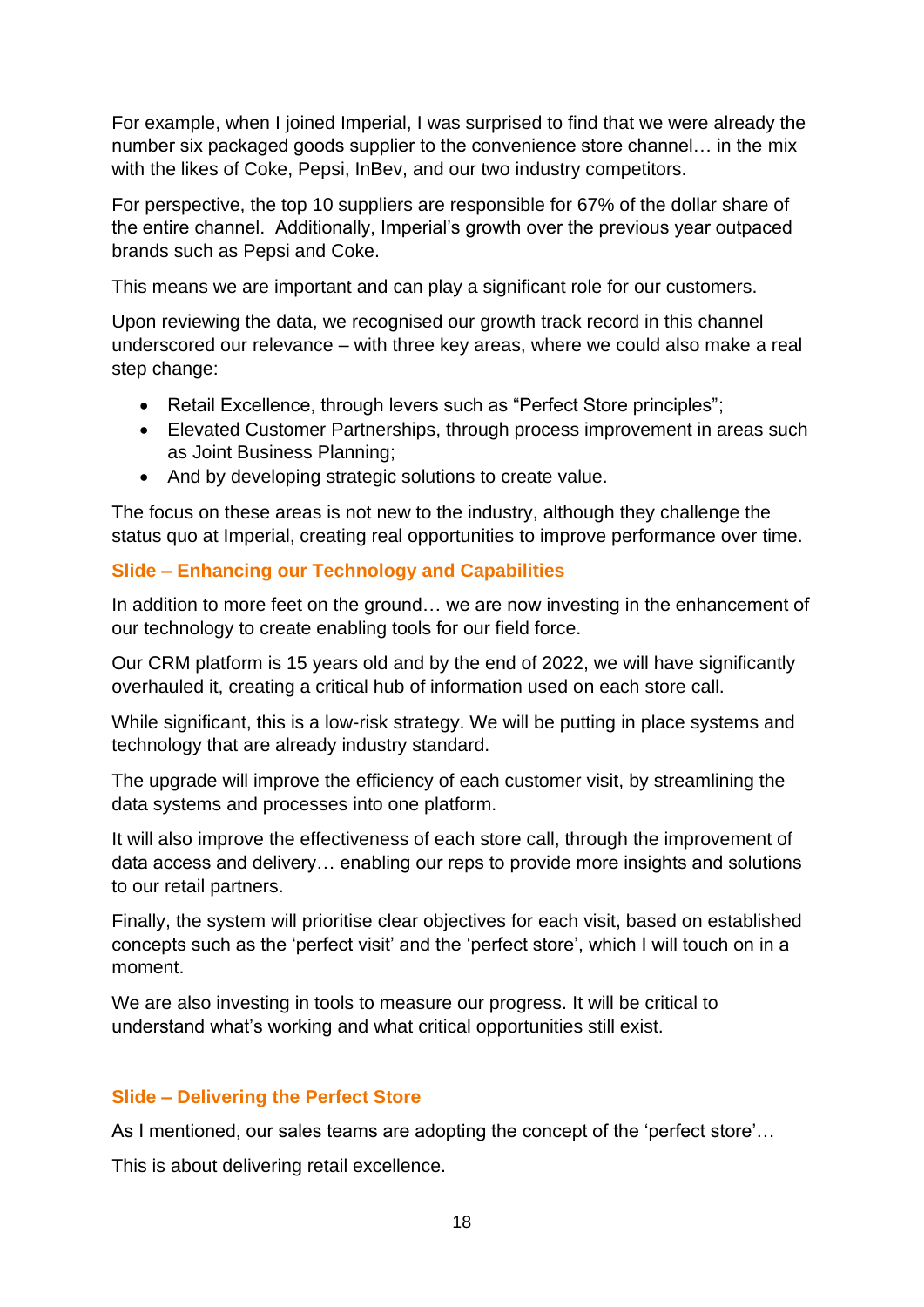It is a set of standards meant to deliver the optimal outcome of each visit, standardising the most effective store call, as well as defining critical deliverables within a store… for example, merchandising guidelines, shelf principles, assortment optimisation, and shopper activation.

While the concept and process is new to Imperial, it is an Industry standard in most organisations.

Kim launched the initiative in the latter half of 2021, and we are currently focused on training and educating the salesforce with processes to drive consistency throughout the US. This approach will increase the effectiveness of the salesforce, creating another incremental gain.

# **Slide – Elevating our Key Accounts**

The other key investment lever is the opportunity to elevate our key accounts.

Before 2020, we did not have a dedicated key account team.

In 2020, Kim created our first key account team focused directly on the headquarter relationships for our larger customers, and built to improve capability, best-practice sharing and results.

Our field force coverage at store level was also adjusted to drive growth in coverage of Key Accounts from 56% to 76%, and frequency from 13% to 41%.

Today, my role is to leverage the improved structure, and drive continued capability increases across the team. This includes improvement in our Joint Business Planning Process, customer engagement, and ultimately – delivering joint value initiatives.

We are early in our journey but to date the team is making tremendous progress.

In recent months, we've secured first-time activation partnerships with multiple top-10 c-store chains.

A first for Imperial, and a testament to the effective collaboration between this key account team and Rishi's organisation to support the Winston brand plans. A real example of partnership optimisation.

Thank you. I'll now hand back to Kim.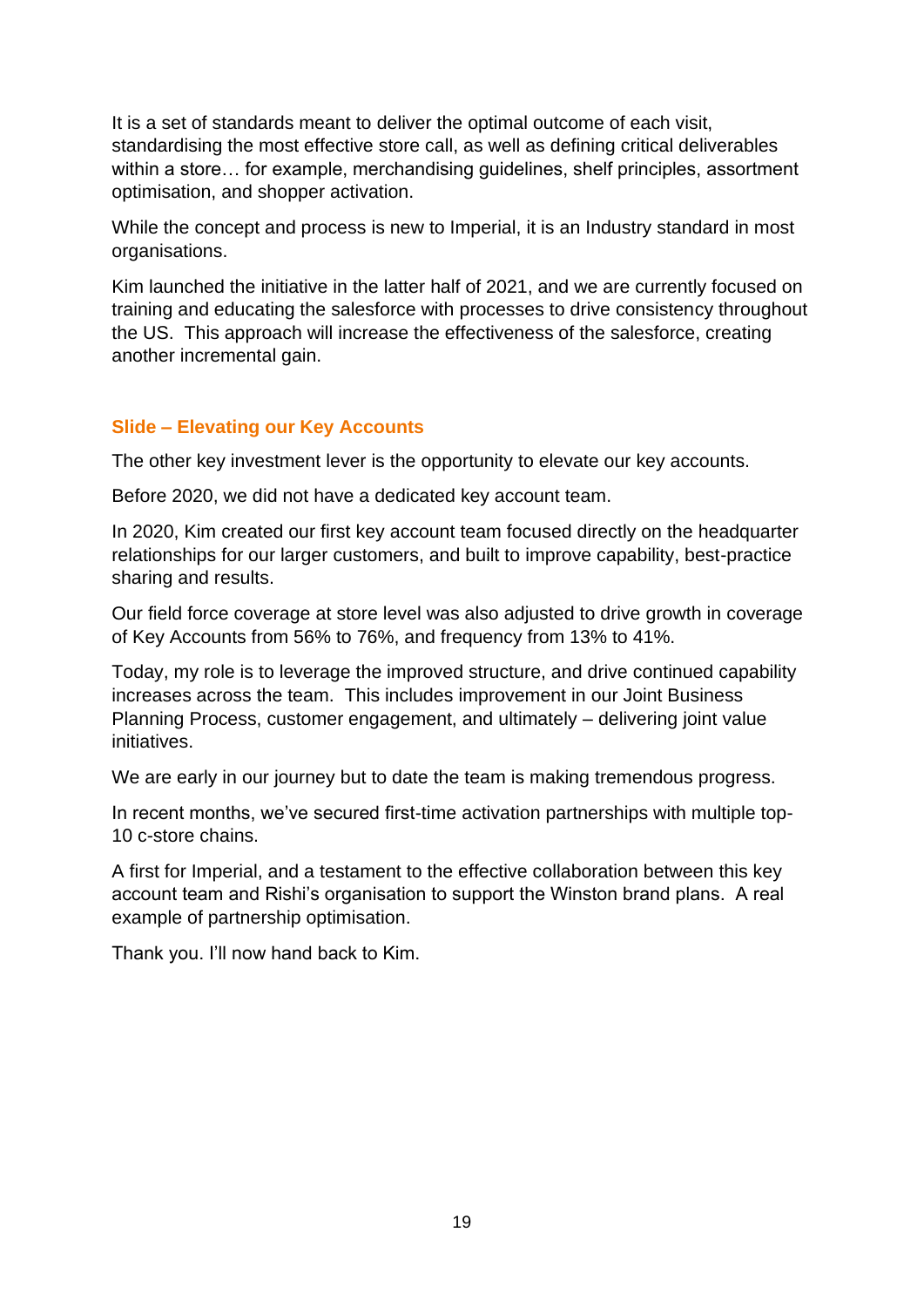# **Kim**

## **Slide – Gaining Traction in the USA**

Thank you Shane and all our presenters today.

I want to end by reminding you of the main themes you've heard running through today's presentation.

Imperial is well positioned in this highly attractive US market. We have begun a multi-year transformation plan that will strengthen performance, much of which are self-help opportunities that are within our own control.

We have existing momentum in the business, with a track record of delivering good results. We are now applying a clear investment plan based on multiple initiatives behind our brands and our sales activities.

Put simply, the goal of our strategy is to strengthen the business so it is able to deliver consistent growth in revenue, profit and cash over the long-term.

Thank you for listening to us today…

We would now like to take your questions.

Thank you.

### **Question and Answer Session**

**Operator:** Thank you. I would now like to hand the conference over to Stefan Bomhard, Chief Executive Officer. Please, go ahead, sir.

**Stefan Bomhard:** Hello everyone and thank you for joining us today, and I hope the presentations you have just seen from the US team give you some insight how we are implementing our strategy in this market.

Now, we have very similar initiatives underway in our four other priority markets tailored to the specific market opportunities. And just like in the US, we are stepping up investments in brand equity building and in enhancing our sales execution. We're also investing in our people to ensure our culture is aligned to deliver our new strategy. And Kim, the team in the US, and now I would like to take your questions on the US business.

And as a reminder, we won't be commenting on current global trading or the wider business ahead of our trading update on 6 April.

I will now hand it back to the Operator.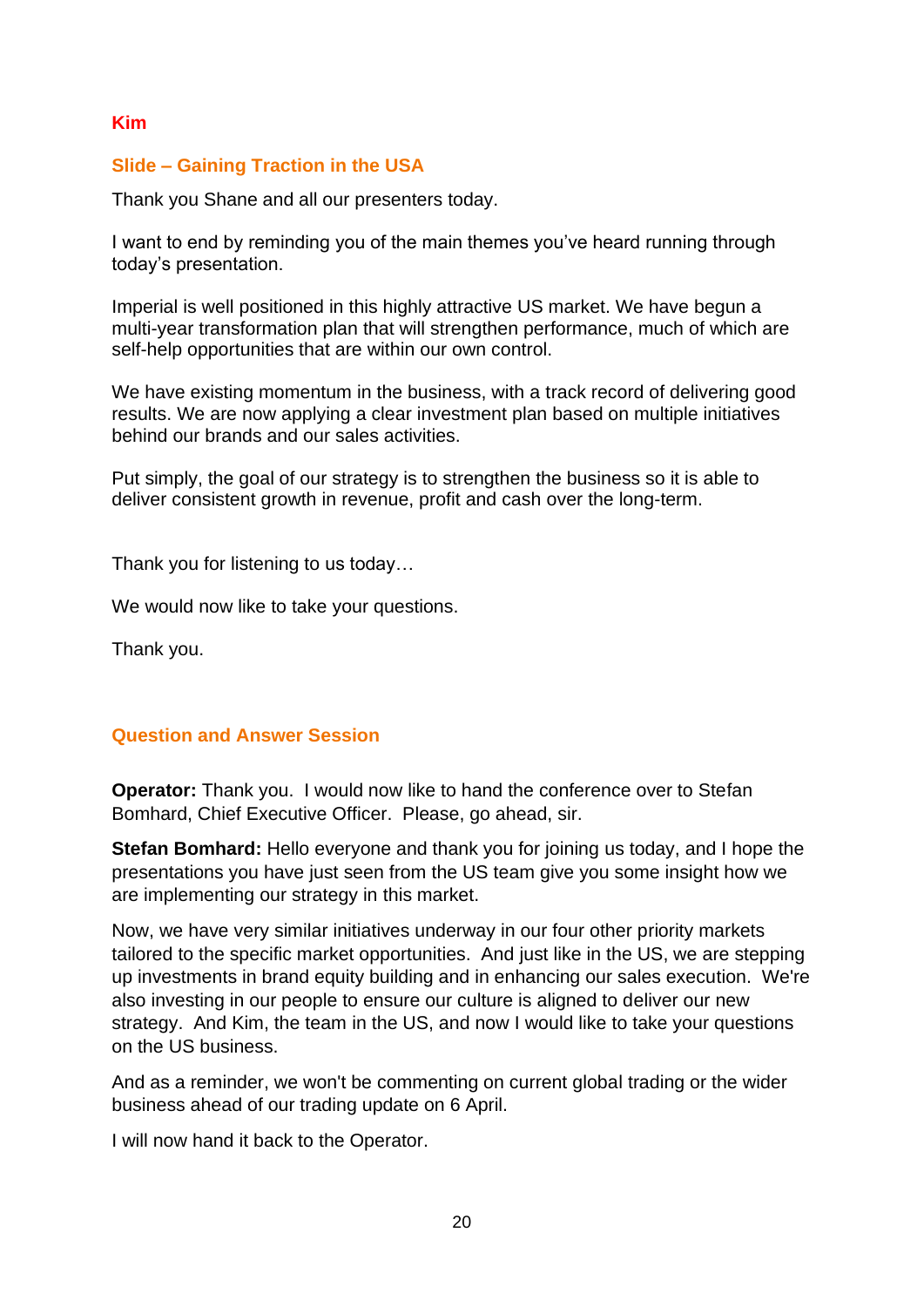**Operator:** Thank you. As a reminder to ask a question you will need to press \*1 on your telephone keypad. To withdraw your question, press the # or hash key. Once again, please press \* and 1 on your telephone keypad. Ladies and gentlemen, if you would like to ask a question, please press \* and 1 on your telephone keypad. \* and 1 to ask a question.

There are currently no questions, sir. I will hand the call back to you for now.

**Stefan Bomhard:** Okay. I mean, first, thank you. Hopefully, today's session gave you some good insight into the US business. Yeah. And I also want to thank Kim and her team, because for us as a company this is the first time we are actually doing this. And, hopefully, gave you some great insight in our US market. And as I just said a few minutes again, we're looking forward to providing you with a further update at the trading update as well as at our half-year results that we will publish in May. Yeah. Thank you.

**Operator:** Thank you, sir. There are still no questions. But as a reminder, if you'd like to ask a question, please press \* and 1.

We have one question come in, sir. Your question comes from the line of Richard Felton of Goldman Sachs. Please go ahead your line is open.

**Richard Felton (Goldman Sachs):** Hello. Thank you very much for the presentation. There was lots of interesting stuff to – for us to work through. My question is on the use of data and how you're using that to drive insight. So you gave us some very clear examples of what you're doing in key states, in Virginia and Indiana. My question is, how different is this to what you were doing in the past. Is it new data? Is it new ways of analysing data and incorporating that into your decisionmaking process and how you go to market? Any sort of additional colour you could provide on how this is maybe different to Imperial's approach in the past? Thank you.

**Alex Mueller:** Yeah. Thank you, Richard. This is Alex speaking. Great question. So in the past, I mean, the US business is generally rich in data, especially when it comes to SKU-level data across the nearly 300,000 outlets. What we've done over the last one or two years is really to amp up a couple of things.

One is actually integrating new sources, most notably actually taking on the scan data from around 60,000 outlets across the US, so giving us more visibility around consumer – adult consumer behaviour right at the point-of-sale. And there's other data sources that we're starting to integrate across a variety of different data sources whether that's macro-economic factors or other things like that.

Secondly, we actually build out the – the backbone is the whole infrastructure around how we utilise data, with a data leg and advanced analytics tools of which there are many, obviously, in the market, and we've chosen a couple of them to actually use, and actually build out the capabilities inside with data scientists joining the team most recently as well to build out that part of the business. So really trying to make the best use of the data to come as close as we can to the adult consumers and their behaviour to support both Rishi and Shane's endeavour in helping us to strengthen our portfolio and build out the business.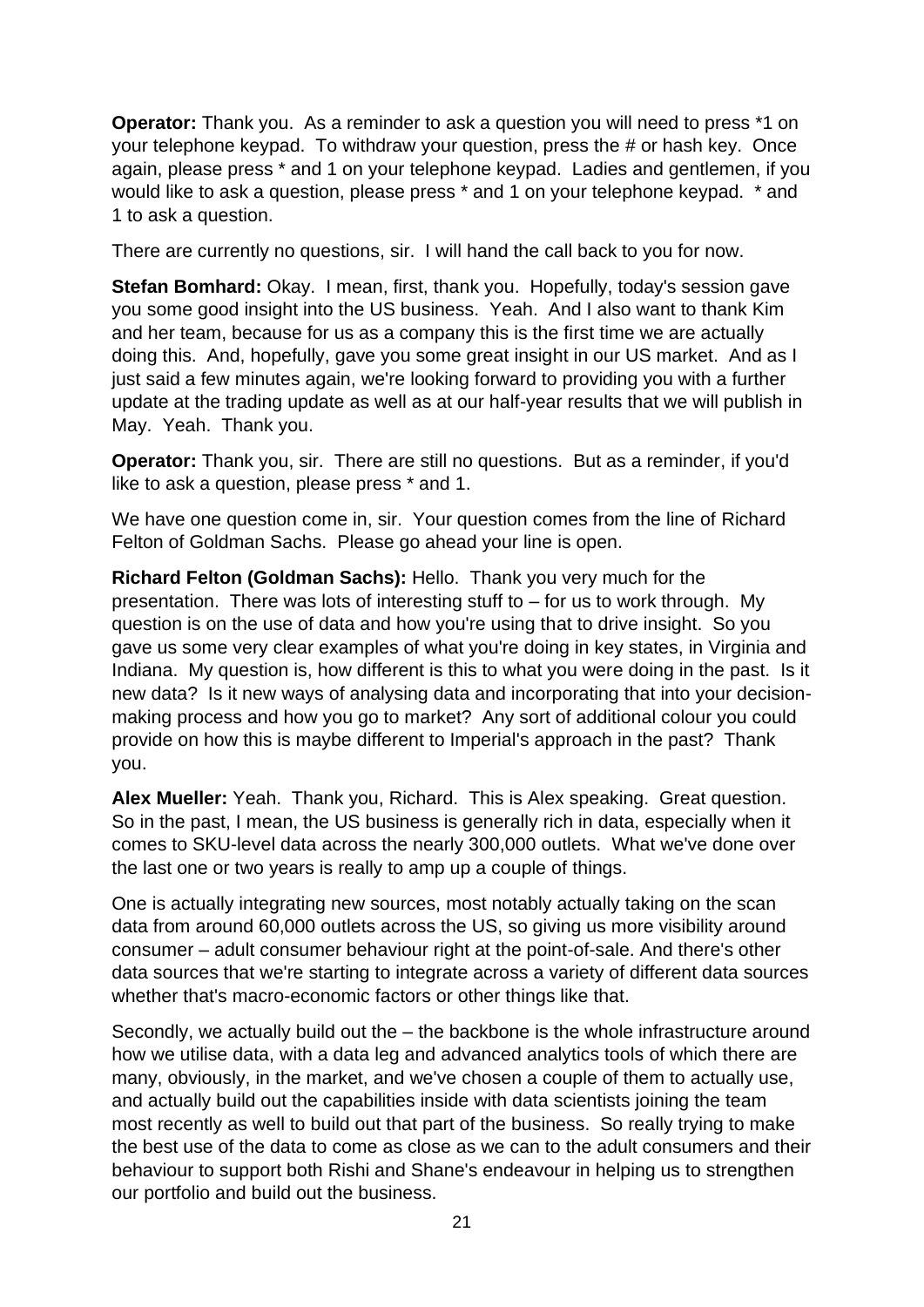# **Richard Felton:** Thank you.

**Operator:** Thank you. As a reminder, if you'd like to ask a question, it will be \* and 1 on your telephone keypad.

Your next question comes from the line of Gaurav Jain from Barclays. Please go ahead your line is open.

**Gaurav Jain (Barclays):** Hi. Good afternoon. Thanks a lot for this presentation. You know, there was a comment made that you have been able to secure your fair share post KT&G exit. So would you be able to quantify what that means? Because I think KT&G had around a three percentage point share. If you have been able to secure one-third of that, that's like quite a meaningful jump that can happen to your volumes this year. So will you be able to –

**Kim Reed:** Excuse me. Yes, thank you for the question. I will start off and then I will turn it over to Rishi to talk a little bit more about our specific portfolio.

This for us was a wonderful opportunity to be able to capture some additional share in the marketplace. We are focused against our portfolio from premium all the way to deep discount. And what this KT&G exit gave us – the opportunity – was to demonstrate a couple of things.

One, level of agility in this marketplace. As a third-tier player in the market, we pride ourselves in being able to be agile and come together as a collaborative team to capture any opportunities that are in front of us. So, this is a great example where sales, marketing, insights & intelligence came together. Alex's team was able to dig into the data to understand where the specific stores were that we can actually capture additional space. Rishi's team was able to come together and really lay out a very clear brand plan in terms of which brands made the most sense to take over the space when KT&G was exiting. And then Shane's team was then able to take that data, both from Alex's team as well as Rishi's team and lay out a very clear blitz in terms of going after the stores where KT&G was exiting.

So what I was most proud of is the level of agility and collaboration that this team came together to be able to capture that opportunity.

The second thing I would note, is as we continue to lay out and execute our portfolio, which again is goes across all price segments, as we start to go into our fiscal year of 2023, we will start to have conversations with our customers about merchandising agreements. And the more we can grow the entire portfolio it gives us the opportunity to actually ask for additional shelf space in-store. And typically, where we would then drive that incremental space would be on our two largest brands – Winston and Kool.

You heard in the presentation Rishi speak a lot about the investments that we're making on our two largest brands now that we've stabilised those brands in the marketplace. And it puts us now in a position as we are able to take on opportunities like the KT&G exit to grow our overall portfolio and leverage that with retailers to gain incremental space in-store.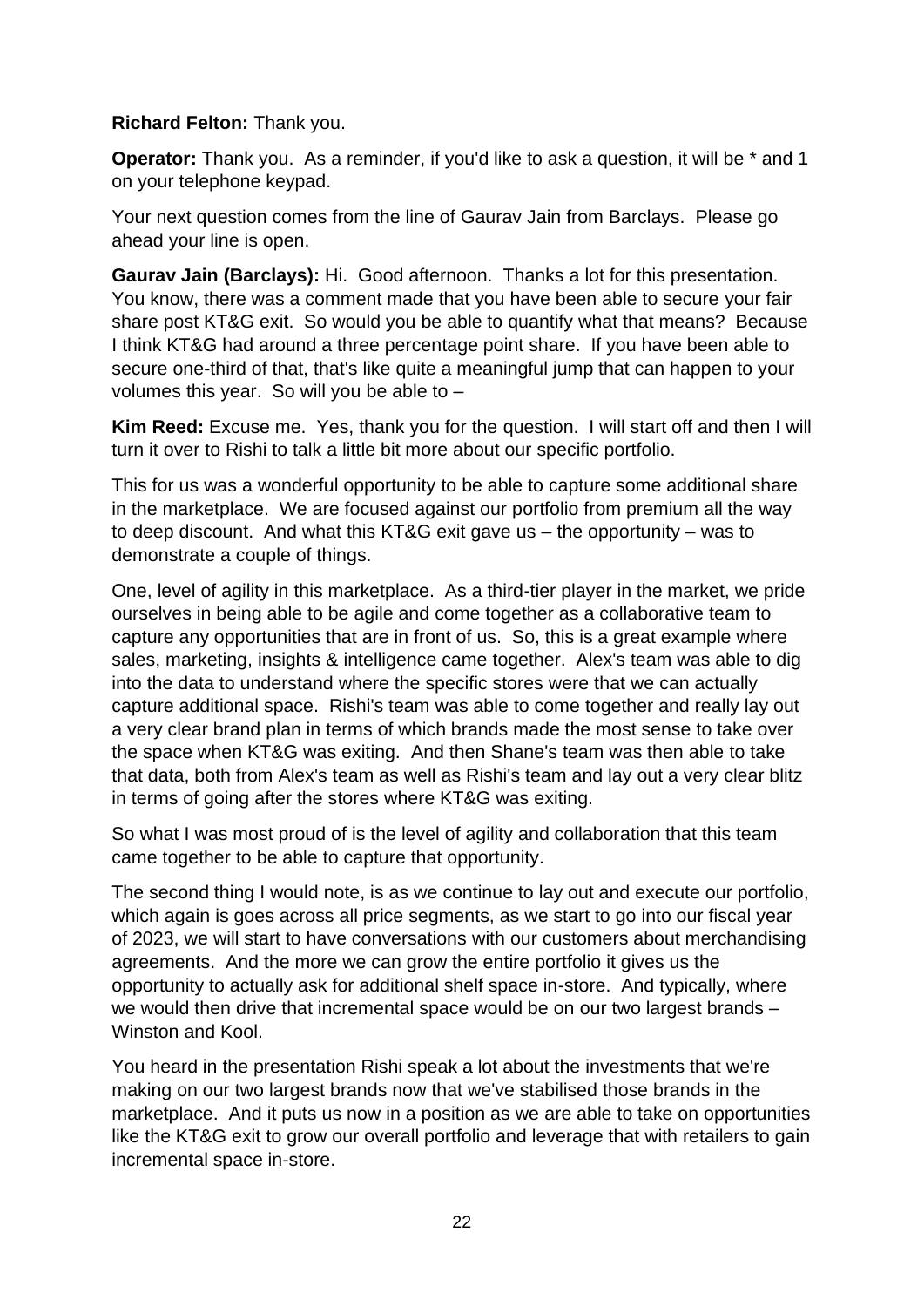So, bottom line, it gave us a great opportunity to be able to leverage an opportunity that was put in front of us and demonstrate a level of agility in the marketplace.

Just ask Rishi just to say a couple of other things about our portfolio in that space.

**Rishi Dhingra:** Yeah. Thanks, Kim. I think obviously with the KT&G exit, we went back to looking at the whole market from a consumer lens and recognise there is a sizeable pool of consumers who really want good quality products at a great price. And with that opportunity, because we have a full portfolio right from the premium to a traditional discount and a deep discount, we went to work as a cross-functional team as Kim alluded to.

Now, as we are securing some of the share, it's important for us, because this in turn helps us gain critical shelf space which we can then use to fuel more behind our investment brands of Winston and Kool.

Of course, we are number three player. And adding with this share, we also kind of stay relevant with our retailers.

So, overall, I think it was a good opportunity where we work quickly and agility as a team. But we're still very focused on, with a consumer lens, on what that opportunity is.

**Gaurav Jain:** Thank you. And if I could ask a follow-up question on your cigar portfolio? One of your competitors have received denials for 3% of their portfolio from there, and could you just remind us, like what percentage of your portfolio's is already grandfathered and if you have received any market denial orders from them so far?

**Kim Reed:** You know, I apologise. Is there a way that you could repeat the question, it's a little bit hard to hear you?

**Gaurav Jain:** Sure. So, one of your competitors recently received a few denials for 3% of their cigar portfolio. So what I wanted to ask you is what percentage of your portfolio is already grandfathered or has valid SE applications and have you received any denials for anything?

**Kim Reed:** Okay. Thank you so much for repeating the question. I'll start with the first part.

We have not received any denials on our portfolio at this point. We have a significant part of our portfolio that was already grandfathered in within the pre-2007, so we are in a very good position at standpoint. For the balance of portfolio that was not grandfathered in, we have leveraged the other method, which is to go to the substantial equivalent process to ensure that our portfolio is compliant. And ultimately, we feel like we have a high confidence that the FDA will come back and say that our overall portfolio is within the frame work that they have laid out for us.

I think we're in a very good position across the entire portfolio and look forward to the final decisions.

**Gaurav Jain:** Thank you. If I can squeeze in one last question on, you know, whatever is happening macro-wise in the US right now? So, we have a massive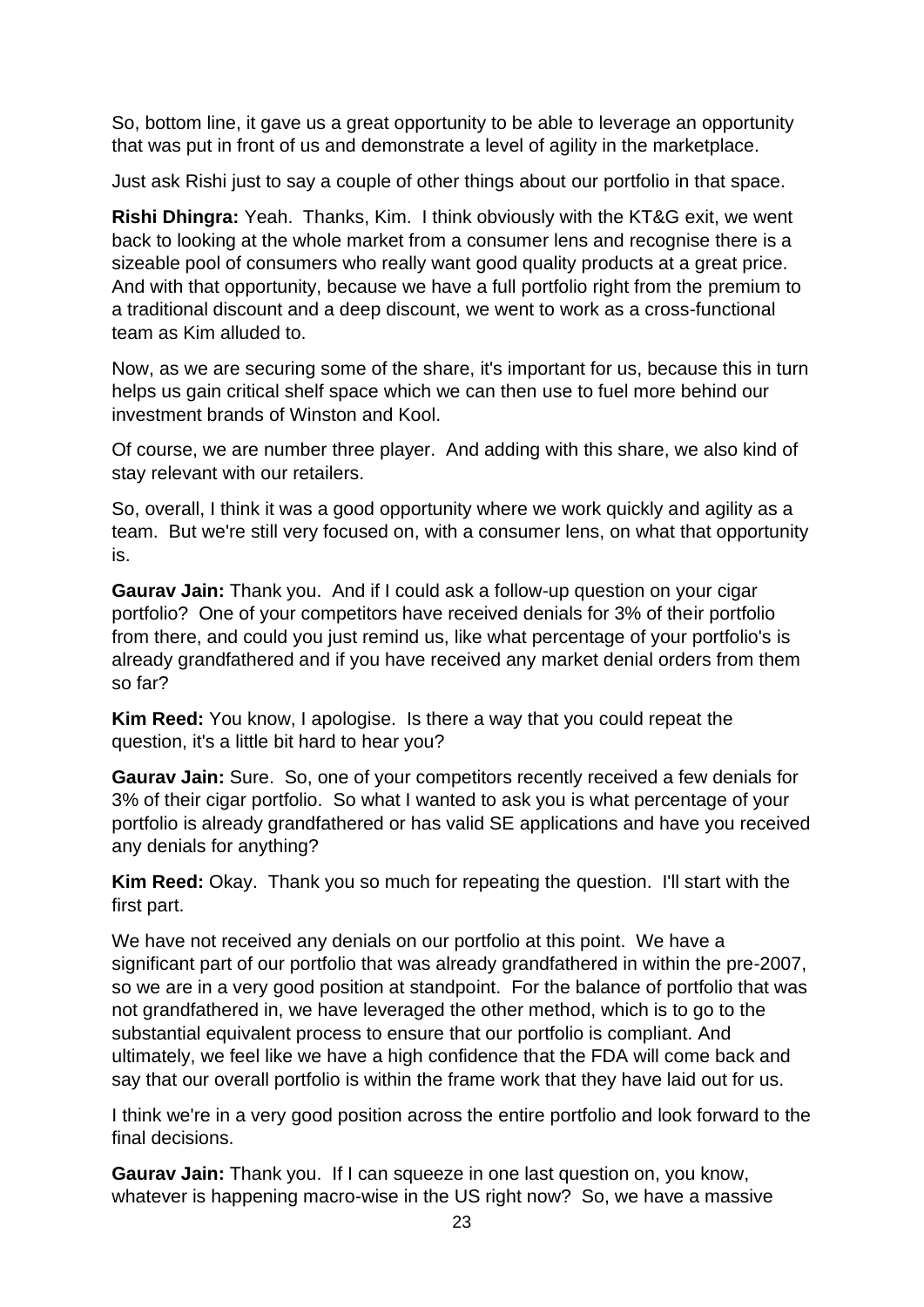increase in oil prices and other commodities and volumes are supposed to be quite correlated to that in the US. So have you started observing anything in the last month which we should be thinking about?

**Kim Reed:** Yeah. It's a great question. I mean, we are not immune to the inflation pressures that other companies are going through. But specifically let's talk a little bit about our consumer. They are also going through some significant inflationary trends as well in their day-to-day lives. We all know the gas prices are at a very high rate right now. They're also dealing is they're buying food in grocery stores with higher food cost. You know, housing is also increasing. So when you think about those dynamics and how those specifically impact our business, we see a direct correlation to softer industry volumes as well for us.

If you reference back to Alex's part of the presentation, you saw when you looked at industry trends, the last few years as we've been in COVID, we were down about 1%-2%. That's our comparator. If you were to go back to previous years before that, we were back closer to down to anywhere from 4%-7%. So what we're recently seen is reverting back to those historical levels.

I think there's a couple of factors that I would note in terms of those trends.

The first one, is we are seeing consumers now start to return to work. So if you look at unemployment in the US, it's anywhere from 3%-3.5%. What that means for us, is that means consumers have less opportunity to consumer our products. So that's the first thing that I would note.

The second thing from a behavioural standpoint, and again you heard Alex talk really about how we're using the data. This is one example. We're not seeing consumers walk away from the category. If anything they're just consuming anywhere from 1-2 less sticks less per week. And the goal of that is just to stretch their dollar further. But I think what's interesting is they're not walking away from the category.

I think the third thing, and again you reference this back to Alex's part of the presentation, this is still a very affordable category. And we made the comparison in the presentation on cigarettes versus coffee, that's just one example. But it's a choice that consumers are needing to continue to make and there's still a lot of affordability in this category.

So those are some of the trends that we are seeing today. I think we still operate in a very high-margin business with fairly low-cost bids and we feel overall that we still have a portfolio that plays very nicely with the consumer. They are facing many of these inflationary pressures. So if they have the choice to choose a premium product, we have Winston and Kool available to do that. If they choose to – because they're looking more for a value brand – then we have a part of our portfolio that's in the deep discount section as well.

So bottom line, we actually think this is actually a point of difference from the rest of the marketplace that we compete with, the advantage of our portfolio in terms of providing the consumer different needs.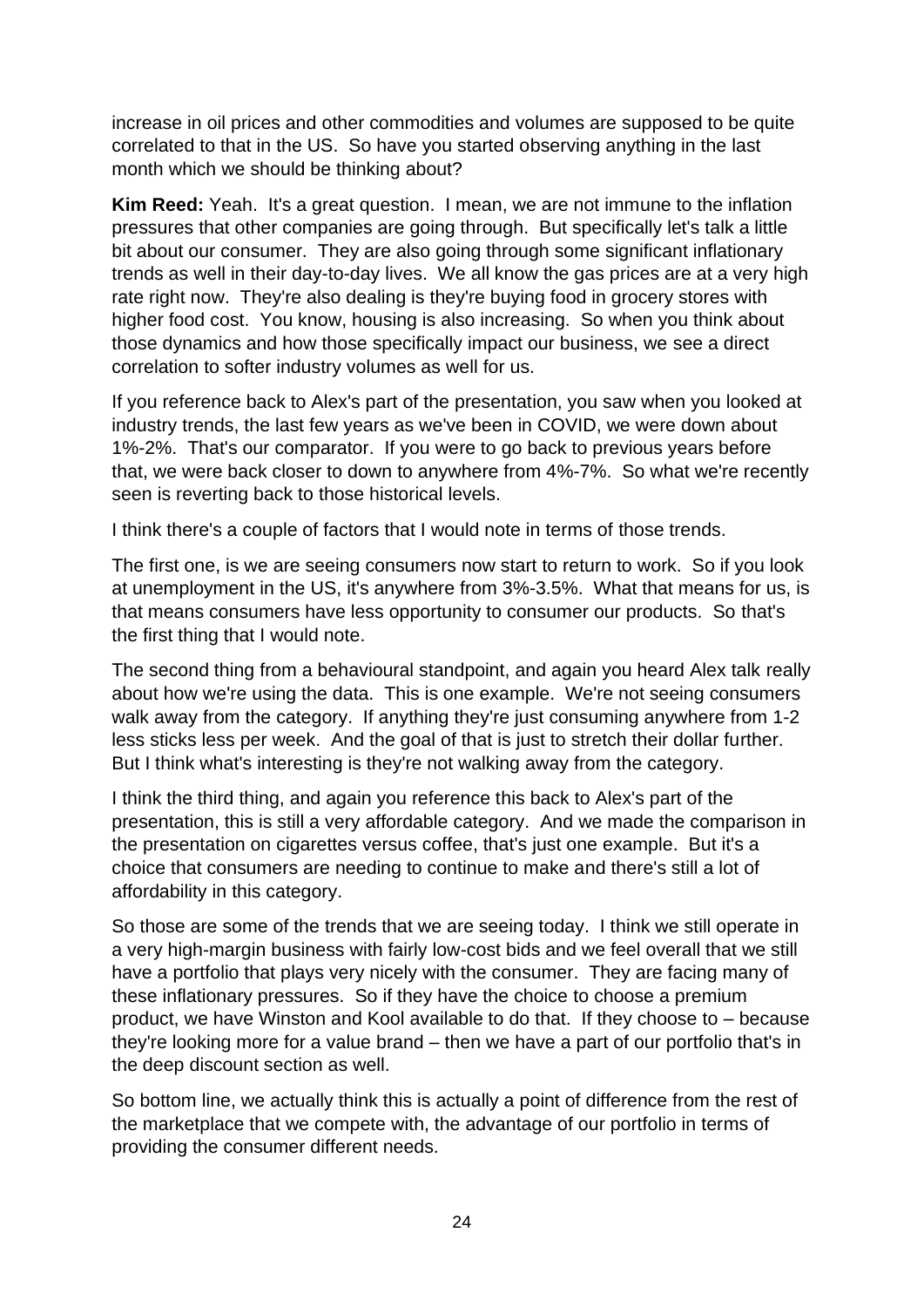So that's – those are some of the different trends that we've seen most recently and thank you for the question.

**Gaurav Jain:** Thanks a lot.

**Operator:** Thank you. As a reminder, if you would like to ask a question, please press \* and 1 on your telephone keypad. As a reminder for those listening via the webcast, please dial in if you wish to ask a question using the phone details provided.

Your next question comes from the line of John Leinster from Societe Generale. Please go ahead your line is open.

**John Leinster (Societe Generale):** Thank you. Good afternoon or good morning. I was just – couple of questions. First one is, on the Kool brand, do you actually have a non-menthol version of Kool, and if so, is that any – is that a significant part of the brand or not really?

**Kim Reed:** Yeah. So, Rishi, will take that one please, if you would.

**Rishi Dhingra:** Yeah. So Kool is predominantly or completely menthol right now in the market.

**John Leinster:** So there's no –

**Rishi Dhingra:** No.

**John Leinster:** – there's no registered –

**Rishi Dhingra:** Right.

**John Leinster:** Right. There's no registered non-menthol. Okay, fine.

Secondly, I don't know whether it's possible but could you give us a, sort of, if premium cigarettes are 100 in terms of, sort of, unit profitability, do you think you could give a rough estimate as to what discount and deep discount would be?

**Kim Reed:** Yeah. We're not going to be able to give that level of detail on this call at this point. And I'm sure you would appreciate that, you know, we're not able to talk really about specifics on pricing, forward-pricing or on future margins. But I appreciate the question.

**John Leinster:** Okay. And then maybe with the deep discount segment you've clearly got three brands down there. Is there a major point of difference between them given that it's primarily sold as a sort of price value proposition? Why have three brands?

**Kim Reed:** Before I turn it over to Rishi to talk a little bit about that, I do want to remind you that although deep discount is a part of our portfolio, again, for us, it's about the total consumer. And so that's why we have an offering that goes from premium to traditional discount to deep discount. So just as a reminder, deep discount is one part of that. But as you heard earlier in the presentation our goal is to make sure that Winston and Kool, which is almost 50% of our portfolio, is in a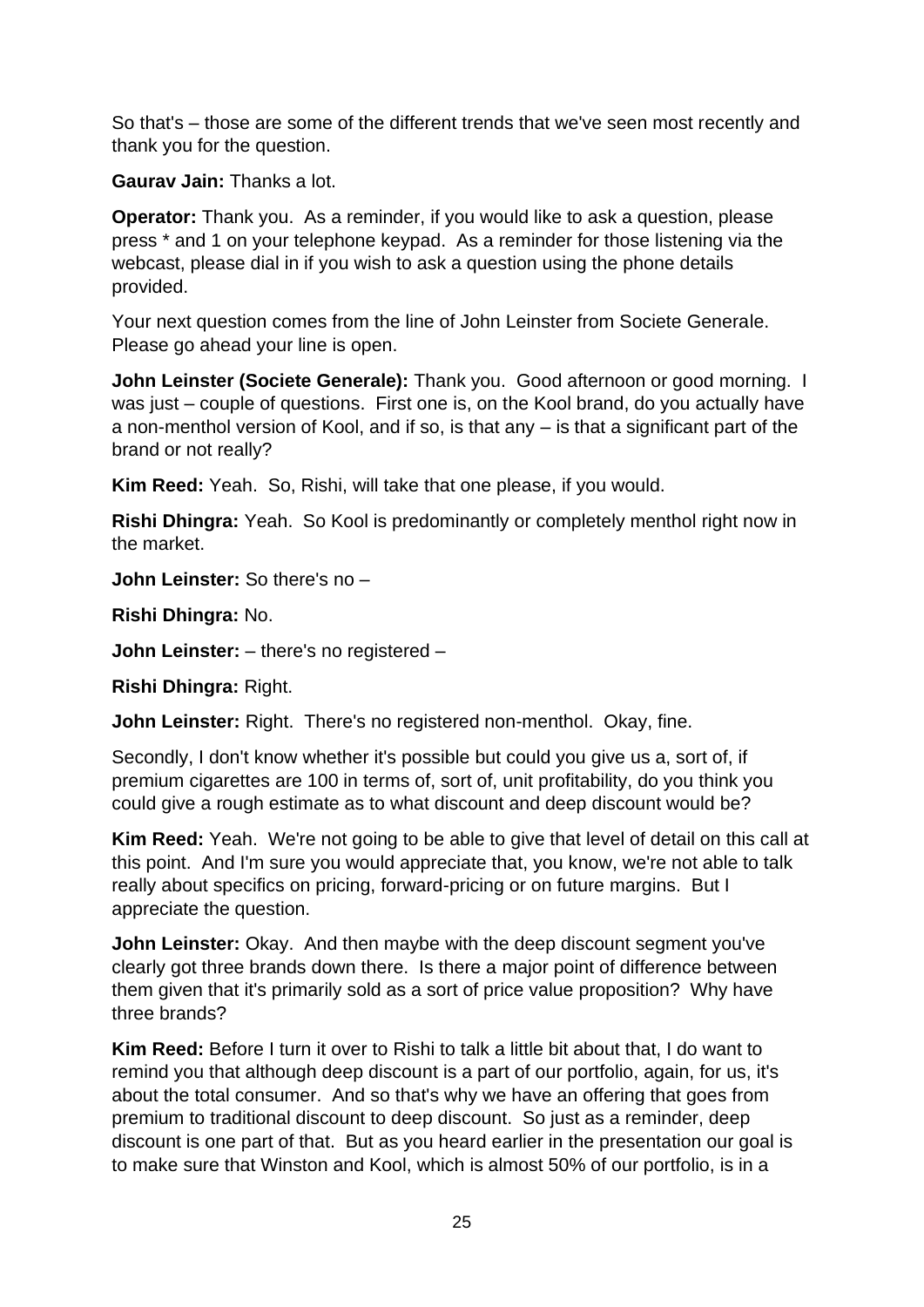position. We've stabilised those two brands and now it's all about moving to growth and that's a big part of why we're making those investments there.

That said, deep discount also plays a role in our portfolio as well for those that are looking for a value price. As we talked about earlier all of that puts us in a position as we then start to go and talk to retailers and customers on gaining incremental shelf space which again would mainly be focused against Winston and Kool.

So just wanted to at least give that overarching in terms of our consumer engagement and how we think our portfolio plays in engaging with that consumer.

With that, Rishi, there's more you'd like to say about those brands in deep discount, please?

**Rishi Dhingra:** Yes. Thanks, Kim. And John, to your question, I think these deep discount brands have a footprint that is strong in some regions and channels. So they have a legacy in those places and we want to really kind of continue by servicing the consumers and the customer needs in those regions by really celebrating the regional and channel difference.

**John Leinster:** Okay. Well, thank you very much.

**Operator:** Thank you. Your next question comes from the line of Jared Dinges from JP Morgan. Please go ahead your line is open.

**Jared Dinges (JP Morgan):** Hi guy, I just wanted to ask what do you see as the medium-term growth algorithm for you guys in the US, that being, kind of, volume versus pricing versus mix? And related to that, you know, how should we think about margins in the US going forward, you know, given the growing contribution of deep discount and your increased investments in A&P? Thanks.

**Kim Reed:** Yeah. So I'll take the first part of this. You know, I want to first of all remind you that the US not only is an attractive marketplace but it's a very competitive marketplace as well. And as Imperial's largest market you heard Stefan earlier talked about, we're one of five – one of the top five priority markets. So, clearly, there's a responsibility that we have both to deliver – continue to deliver profitability both in terms of the financials as well as the share performance.

You also heard me talk a bit about the headwinds on inflation. And although I think we're very poised to participate and be able to handle and absorb that inflation based on our portfolio from premium all the way to deep discount it is a headwind for us. You know, we also shared with you some of our historical trends. And so although we have a down 1-2% comparator from an industry volume standpoint, we do – we are starting to see ourselves get back closer to historical trends.

So as I think about the outlook going forward, I would expect those similar trends, similar historical trends to be similar as we finish out the balance of this year. And then from a financial and share standpoint, I would say very similar to what you saw earlier in terms of mid-single-digit net revenue and profit performance, I would expect us to continue in that space and still continue to see sequential share growth. That would be the outlook going forward.